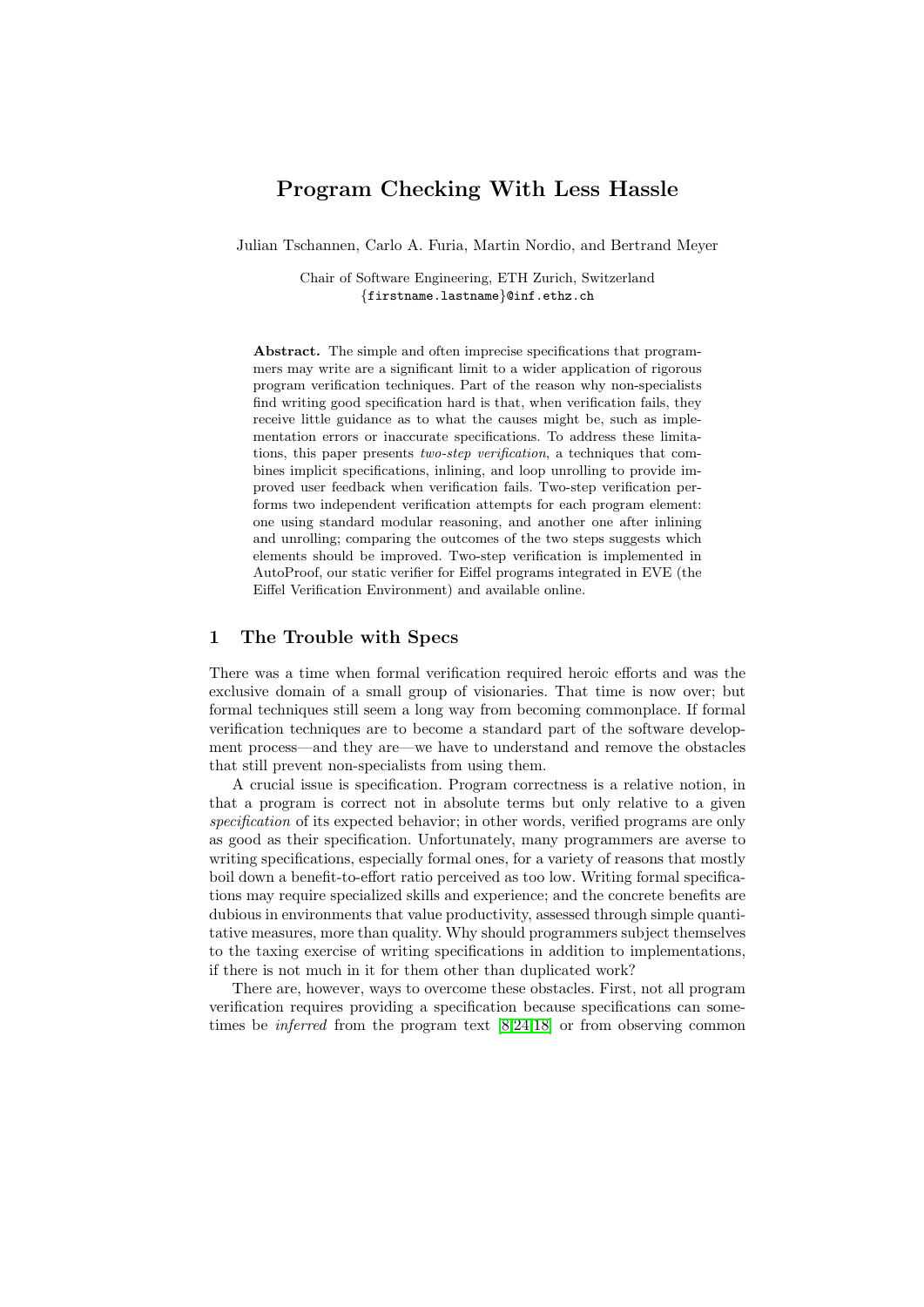usage patterns [\[14,](#page-19-2)[36](#page-19-3)[,35\]](#page-19-4). In particular, some useful specifications are implicit in the programming language semantics: types must be compatible; array accesses must be within bound; dereferenced pointers must be non-null; arithmetic operations must not overflow; and so on. Second, programmers are not incorrigibly disinclined to write specifications [\[7](#page-18-1)[,15,](#page-19-5)[31\]](#page-19-6), provided it does not require subverting their standard programming practices, produces valuable feedback, and brings tangible benefits. Interesting challenges lie in reducing the remaining gap between the user experience most programmer are expecting and the state-ofthe-art of formal verification techniques and tools.

In this paper, we combine a series of techniques to improve the applicability and usability of static program checkers such as  $Spec \# [2]$  $Spec \# [2]$ , Dafny [\[27\]](#page-19-7), or one of the incarnations of  $\text{ESC/Java}$  [\[17,](#page-19-8)[11,](#page-19-9)[20\]](#page-19-10), which verify functional properties of sequential programs specified using contracts (preconditions, postconditions, and class invariants). To enable verification of code with little or no specification, we deploy implicit contracts, routine inlining, and loop unrolling. Implicit contracts (described in Section [3\)](#page-4-0) are simple contracts that follow from the application of certain programming constructs; for example, every array access implicitly requires that the index be within bounds. Routine inlining (Section [4\)](#page-6-0) replaces calls to routines with the routines' bodies, to obviate the need for a sufficiently expressive callee's specification when reasoning in the caller's context. Similarly, loop *unrolling* makes it possible to reason about loops with incomplete or missing invariants by directly considering the concrete loop bodies.

Implicit contracts, inlining, and unrolling—besides being directly useful to improve reasoning with scarce specification—are the ingredients of two-step verification (Section [5\)](#page-8-0), a technique to improve the usability and effectiveness of static checking. Two-step verification performs two verification attempts for every routine: the first one is a standard static checking, using modular reasoning based on programmer-written contracts (whatever they are) plus possibly implicit contracts; the second one uses inlining and unrolling. Comparing the outcomes of the two verification steps provides valuable information about the state of the program and its specification, which is then used to improve the feedback given to users. Bugs violating implicit contracts make for early error detection, and may convince users to add some *explicit* contracts that avoid them. Discrepancies between the verification of calls with and without inlining may help understand whether failed verification attempts are due to errors in the implementation or in the specification, or simply a more accurate specification is required. For example, a call to some routine  $r$  that may violates  $r$ 's user-written precondition but verifies correctly after inlining  $r$ 's body signals that r's precondition may be unnecessarily strong. Two-step verification is applied completely automatically: users get the most complete feedback based on the integration of the results of the various verification steps—with and without inlining and similar techniques.

We implemented our techniques in AutoProof [\[34\]](#page-19-11), a static verifier for Eiffel programs using Boogie [\[26\]](#page-19-12) as back-end, and we used it to verify all the examples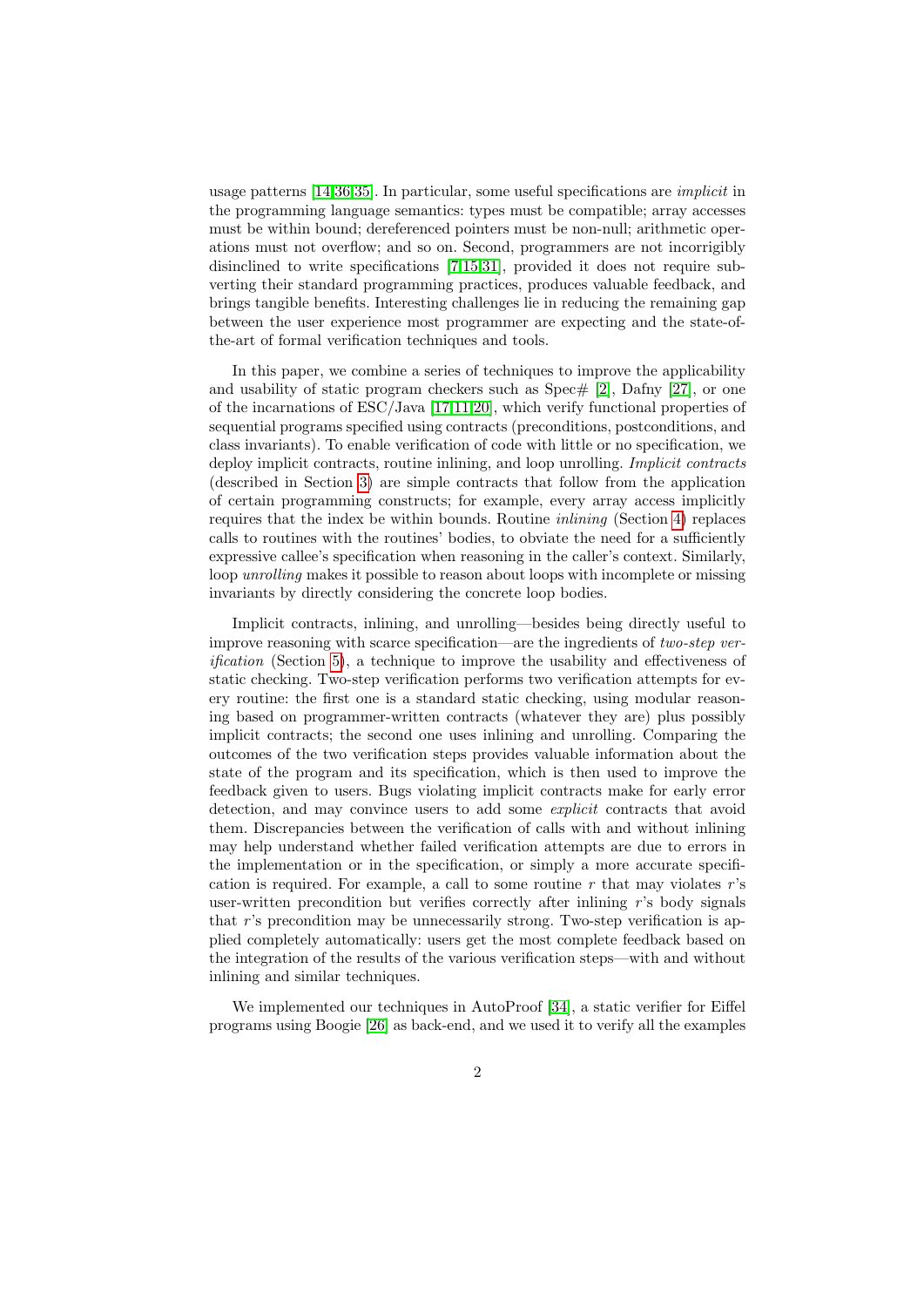discussed in the paper. AutoProof is integrated in EVE [\[33\]](#page-19-13), the research branch of the EiffelStudio development environment, and is freely available online:

### <http://se.inf.ethz.ch/research/eve/>

The rest of the paper presents the verification techniques in detail, and illustrates them on non-trivial example programs taken from the VSTTE 2012 verification competition [\[16\]](#page-19-14) and other software verification benchmarks [\[1\]](#page-18-3). Section [6](#page-14-0) discusses other programs verified using our approach. We show how the basic techniques and their integration into two-step verification make for better feedback, early error detection, and successful verification even when very limited amounts of specification are available.

## <span id="page-2-2"></span>2 Overview and Illustrative Examples

Binary search is a widely-known algorithm and is considered a standard benchmark for software verification [\[1\]](#page-18-3). Most programmers have implemented it at least once in their life. According to Knuth [\[23,](#page-19-15) Vol. 3, Sec. 6.2.1], their implementations were often "wrong the first few times they tried".

```
1 binary search (a: ARRAY [INTEGER]; x: INTEGER): INTEGER
2 require a \neqVoid
3 local middle: INTEGER
4 do
5 if a. count = 0 then
6 Result := -17 else
8 middle := (1 + a.count) // 2
9 if a[middle] = x then
10 Result := middle11 elseif a[middle] > x then
12 Result := binary_search (a[1:middle-1], x)13 else
14 assert a[middle] < x end
15 Result := binary_search (a[middle + 1:a.count]), x)16 if Result \neq−1 then Result := Result + middle end
17 end
18 end
19 ensure Result = -1 or (1 ≤Result and Result \leq a.count)
```
<span id="page-2-0"></span>Fig. 1. An implementation of binary search.

To demonstrate, consider the binary search implementation in Figure [1,](#page-2-0) which takes an integer array  $a$  and an integer value  $x$  and returns an integer index (the value assigned to **Result**) pointing to an occurrence of  $x$  in  $a$ . Since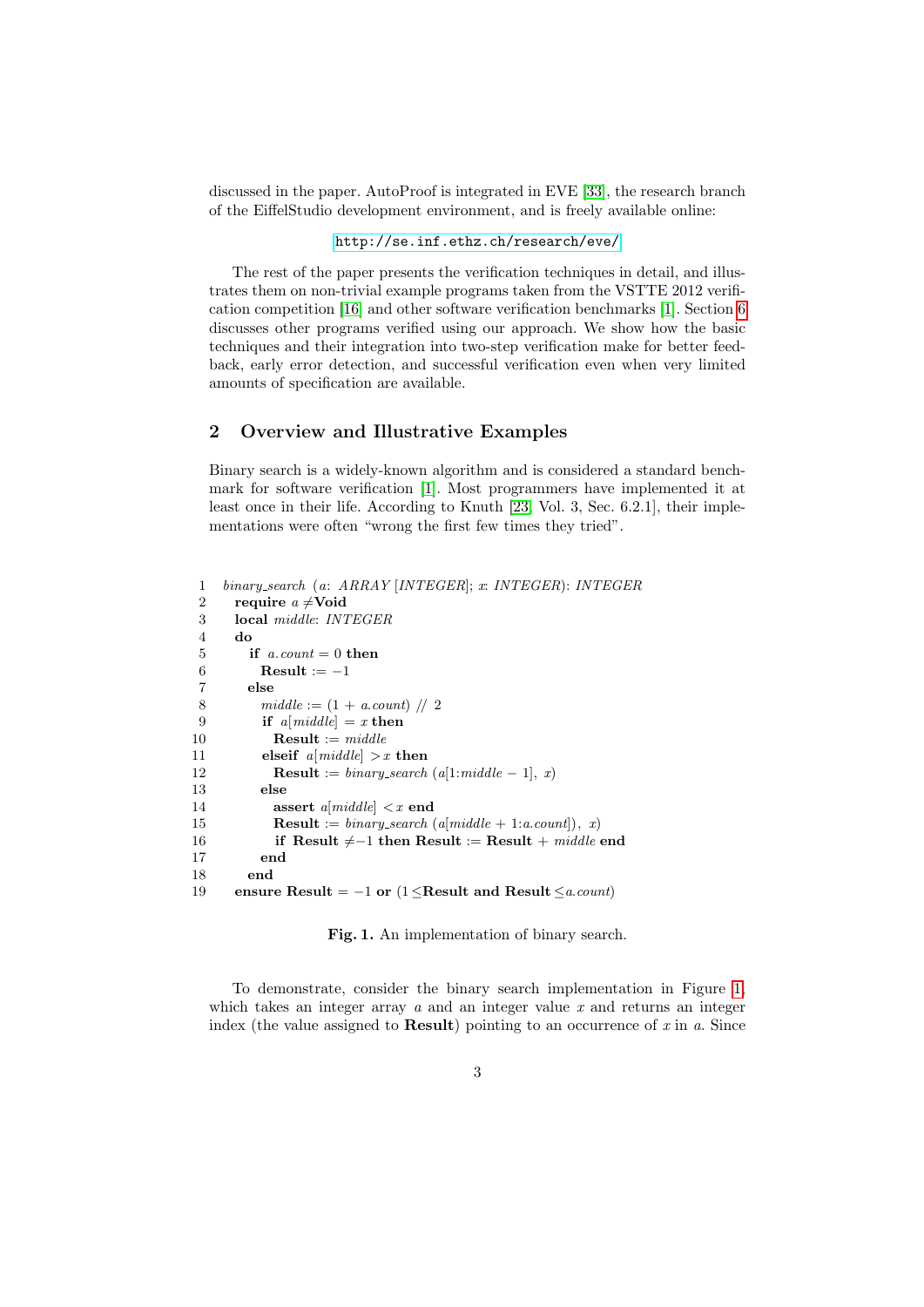we assume arrays numbered from one, if  $x$  is not found in  $a$  the routine by convention returns −1. The implementation in Figure [1](#page-2-0) is indicative of what programmers typically write[\[30](#page-19-16)[,15\]](#page-19-5) when using a language supporting specifications in the form of contracts (pre- and postconditions, and intermediate assertions such as loop invariants and **assert** instructions): the implementation is "almost" correct (if you do not immediately see the error, read on), and the specification is obviously incomplete.

Part of the missing specification is implicit in the semantics of the programming language, which is probably why the programmer did not bother writing it down explicitly. In particular, arithmetic operations should not overflow for the program to have a well-defined semantics. The midpoint calculation on line [8](#page-2-1) overflows when the array size a.count has value equal to the largest representable machine integer, even if the value of *middle* is within the bounds; this is indeed a common error in real implementations of binary search [\[4\]](#page-18-4).

If we try to verify the program in Figure [1](#page-2-0) using static verifiers such as Dafny, we do not find any error because integer variables are modeled using mathematical integers which do not overflow. In Section [3](#page-4-0) we discuss our approach which automatically instantiates implicit specification elements that represent tacit assumptions about the programming language semantics. Such *implicit contracts* help early error detection of subtle errors not explicitly specified, such as the potential overflow just discussed. In addition, they are made available within a more general static verification mechanism, where they can complement programmerwritten contracts to improve the efficiency of the overall verification process without sacrificing precision.

Not only do incomplete specifications limit the kinds of error that can be detected automatically during verification; they may also prevent verifying perfectly correct programs as we now illustrate with the example of Figure [2,](#page-4-1) taken from the VSTTE 2012 verification competition. Routine two way sort sorts an array a of Boolean values in linear time with a technique similar to the partitioning algorithm used in Quick Sort. Two pointers  $i$  and  $j$  scan the array from its opposite ends; whenever they point to an inversion (that is, a False in the right-hand side and a True in the left-hand side) they remove it by swapping the elements pointed. When the whole array is scanned, it is sorted.

The sorting algorithm calls an auxiliary routine swap that exchanges elements; swap does not have any specification—again, a situation representative of how programmers typically specify their programs. This is a problem because static verification uses specifications to reason *modularly* about routine calls: the effects of the call to swap on line [14](#page-4-2) are limited to swap's postcondition. Since it does not have any, the proof of  $two\_way\_sort$  does not go through; in particular, it cannot establish that the loop invariant at line [7](#page-4-3) is inductive, which would then be the basis to establish the variant as well as any programmer-written postcondition.

In our approach, when modular verification fails the verifier makes another attempt after inlining routine bodies at their call sites. As we describe in Section [4,](#page-6-0) the application uses simple heuristics to avoid combinatorial explosion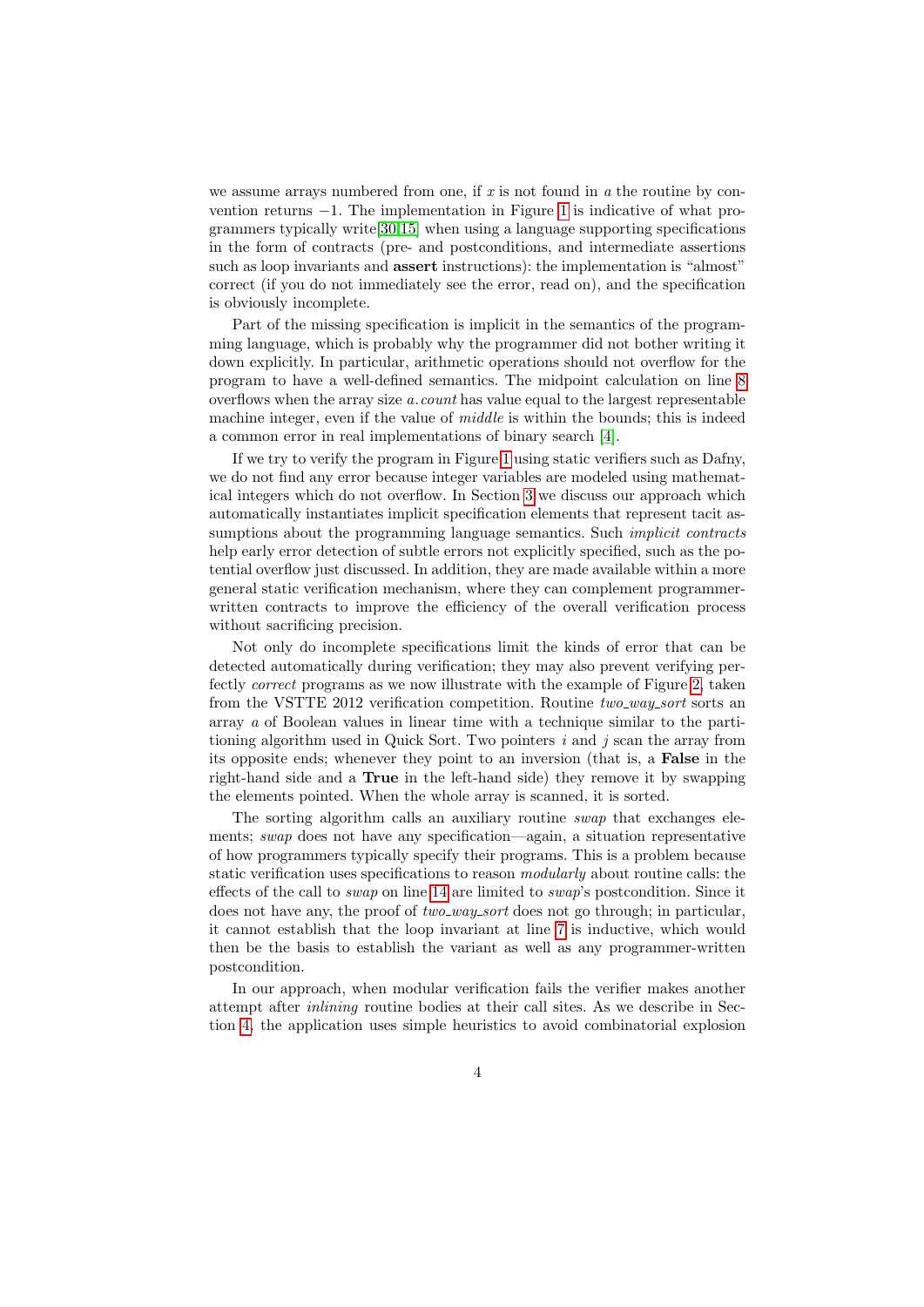```
1 two_way_sort (a: ARRAY [BOOLEAN])
2 require a.count >03 local i, j: INTEGER
4 do
5 i := 1 ; j := a.count6 until i > j7 invariant 1 \leq i and i \leq j + 1 and j \leq a. count
8 loop
9 if not a[i] then
10 i := i + 111 elseif a[j] then
12 j := j - 113 else
14 swap(a, i, j)15 i := i + 116 j := j - 117 end
18 variant j - i + 1 end
19 end
20
21 swap (b: ARRAY [BOOLEAN]; x, y: INTEGER)
22 local t: BOOLEAN
23 do t := b[x]; b[x] := b[y]; b[y] := tend
```
<span id="page-4-2"></span><span id="page-4-1"></span>Fig. 2. An implementation of two-way sort of Boolean arrays.

(for example, in the case of recursive calls). With inlining, we can prove that the invariant at line [7](#page-4-3) is inductive without need for more specification.

Using inlining, we can also check interesting properties about *clients* of two way sort. For example, when calling the routine on an empty array, we compare a failed modular verification attempt (which reports a violation of two way sort's precondition to a successful verification with inlining (which only evaluates the routine's body); the discrepancy suggests that  $two\_way\_sort$ 's precondition is unnecessarily strong and can be relaxed to  $a \neq$ **Void** without affecting the rest of the verification process. This kind of improved feedback, concocted from two different verification attempts, is the two-step verification we present in detail in Section [5.](#page-8-0)

## <span id="page-4-0"></span>3 Implicit Contracts

The first ingredients of our two-step verification approach are implicit contracts: simple specification elements that are implicit in the semantics of the programming language—Eiffel in our examples. Since they are implicit, programmers tend to reason informally about the program without writing them down as assertions. This limits the kinds of properties that can be proved automatically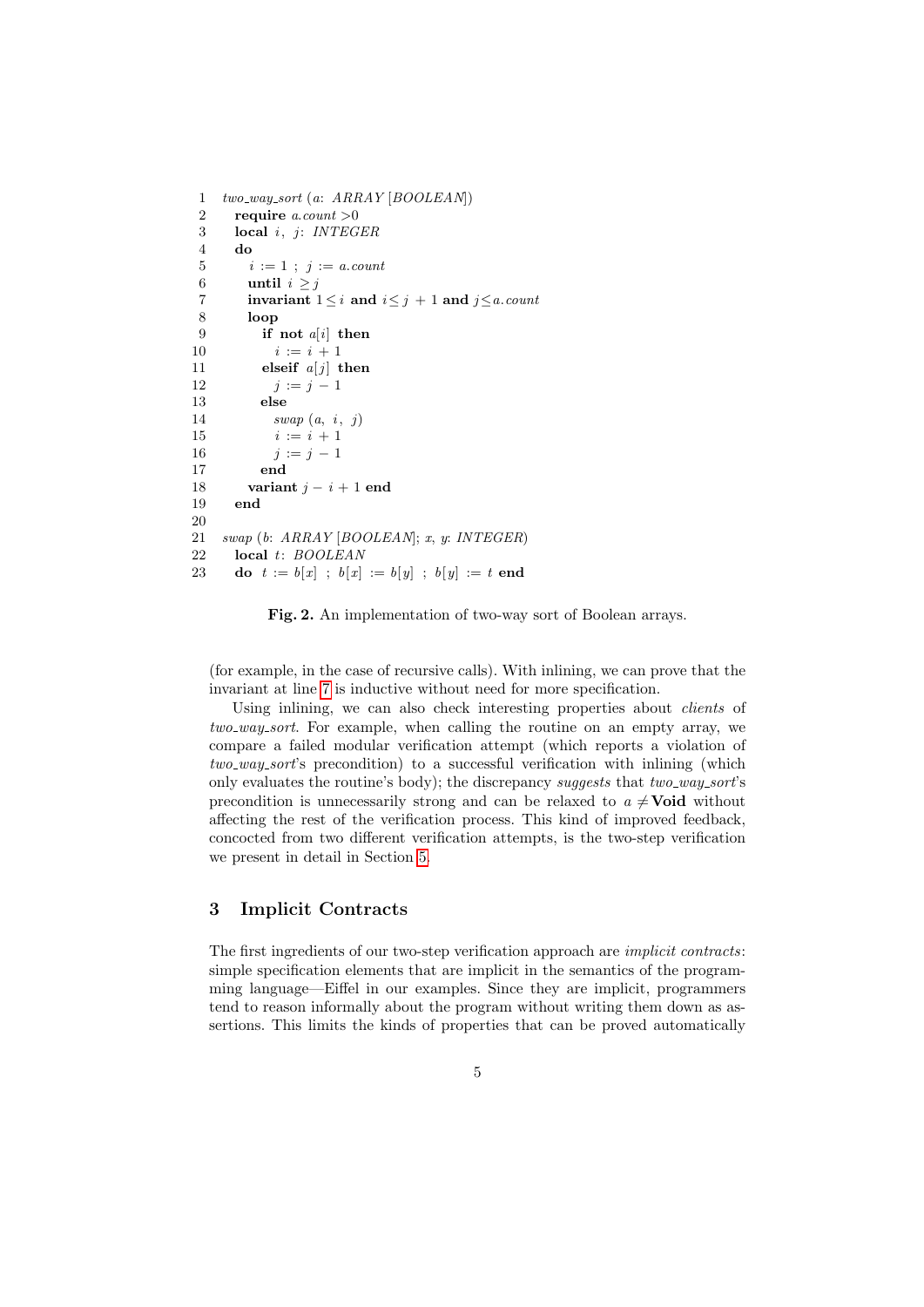with a static verifier. With implicit contracts, the verifier transparently annotates the program under verification so that the feedback to users is more accurate and goes deeper than what would have been possible based on the explicitly written contract only. We currently support the following classes of implicit contracts.

#### 3.1 Targets Non-Void

A qualified call  $t.r_1(a_1)\ldots.r_n(a_n)$ , with  $n \geq 0$ , is non-**Void** if  $t \neq$ **Void** and, for  $1 \leq k \leq n$ ,  $t \cdot r_1(a_1) \cdot \ldots \cdot r_k(a_k)$  returns a non-**Void** reference. For every such qualified call appearing as instructions or in expressions, we introduce the corresponding implicit contract that asserts that the call is non-Void.

For example, two way sort's precondition (Figure [2\)](#page-4-1) is augmented with the implicit contract that  $a \neq$ **Void** following from the qualified call a.count.

## 3.2 Routine Calls in Contracts

In programming languages supporting contracts there need not be a sharp distinction between functions used in the implementation and functions used in the specification. Routine two way sort, for example, uses the function call a. count returning the length of array  $a$ —in its precondition and loop invariant, but also in the assignment instruction on line [5.](#page-4-4) Functions used in contracts may have preconditions too; programmers should make them explicit by replicating them whenever the function is mentioned, but they often neglect doing so because it is something that is implicit when those functions are used in normal instructions, whereas it is not checked when the same functions are used in contracts.

Consider, for instance, a function *is\_sorted* with the obvious semantics, and suppose that its precondition requires that it is applied to non-empty lists. If is sorted is called anywhere in the implementation, then it is the caller's responsibility to establish its precondition; the caller is aware of the obligation explicit in *is\_sorted*'s contract. But if *is\_sorted* is called, say, as precondition of binary search, establishing is sorted 's precondition is now the responsibility of callers to *binary\_search*, who are, however, unaware of the non-emptiness requirement *implicit* in *binary\_search*'s precondition. In fact, the requirement should explicitly feature as one of *binary\_search*'s preconditions.

To handle such scenarios automatically, for every call to any function  $f$  appearing in contracts, we introduce the corresponding implicit contract that asserts that  $f$ 's precondition holds right before f is evaluated in the contract. If  $f$ 's precondition includes calls to other functions, we follow the transitive closure of the preconditions, also checking well-formedness (that is, no circularity occurs).

#### 3.3 Array Accesses

For every array access of the form  $a[exp]$  appearing in instructions or in expressions, we introduce the implicit contract a.lower  $\leq exp \leq \alpha$  and  $exp \leq \alpha$  upper which asserts that the expression used as index is within the array's bounds.

In *binary\_search*, for example, the accesses  $a[middle]$  determine the implicit contract that middle is between 1 and a.count.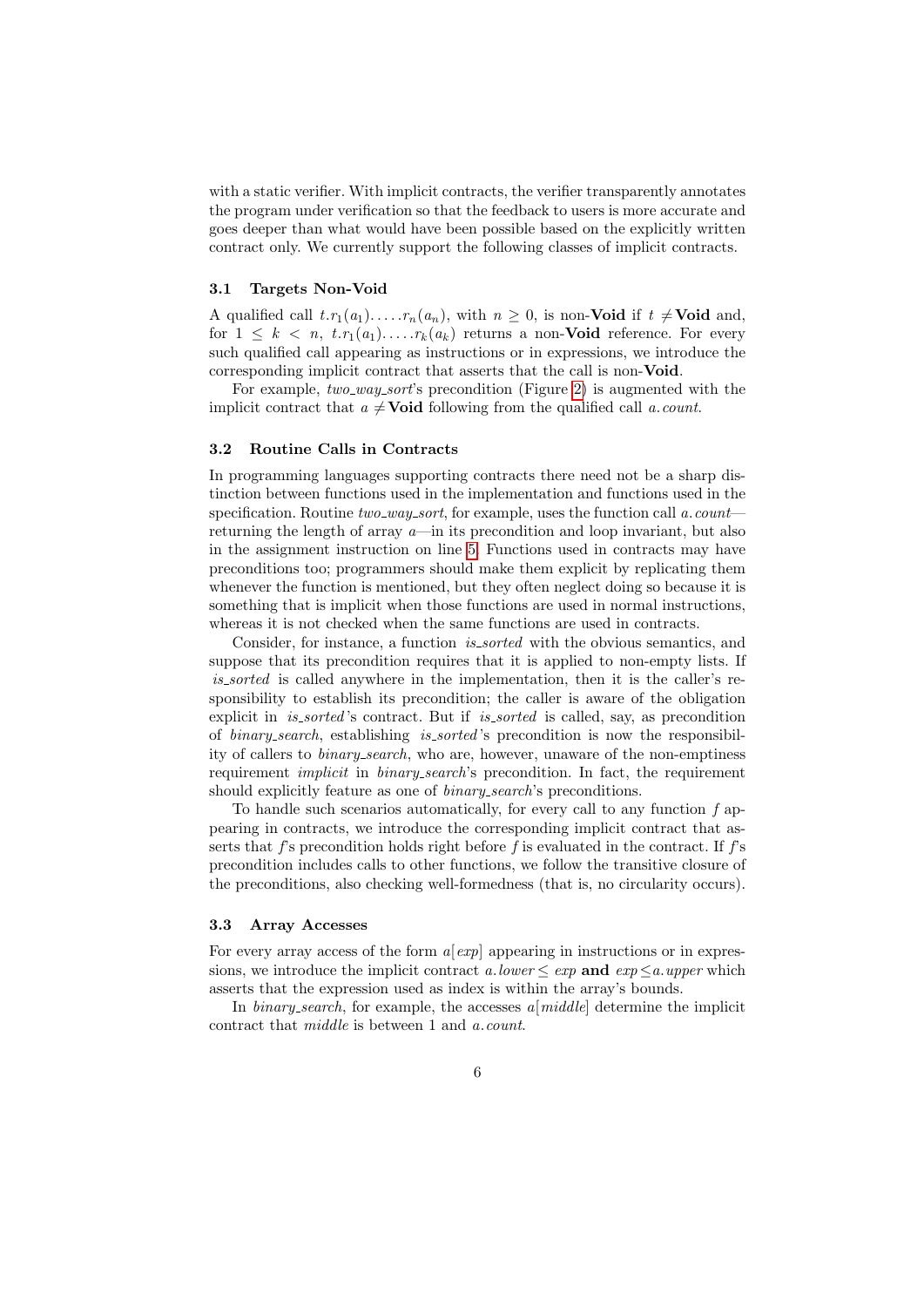#### 3.4 Arithmetic Expressions

The subexpressions  $\mathsf{sub}(e)$  of an integer expression e are defined in the obvious way: if e is an integer constant or an integer variable then  $\mathsf{sub}(e) = \{e\}$ ; if e is the application of a unary operator  $\sim$ , that is  $e = \sim d$ , then sub(e) =  ${e} \cup \mathsf{sub}(d)$ ; if e is the application of a binary operator  $\oplus$ , that is  $e = c \oplus d$ , then  $\mathsf{sub}(e) = \{e\} \cup \mathsf{sub}(c) \cup \mathsf{sub}(d)$ . For every integer expression e appearing in instructions or expressions, we introduce the implicit contract that asserts that no subexpression of e's may overflow:

$$
\bigwedge_{x \in \mathsf{sub}(e)} \{INTEGER\}.min\_value \le x \quad \text{and} \quad x \le \{INTEGER\}.max\_value
$$

For every subexpression of the form  $c \oslash d$ , where  $\oslash$  is some form of integer division, we also introduce the implicit contract  $d \neq 0$ , which forbids division by zero.

The integer expression at line [8](#page-2-1) in Figure [1,](#page-2-0) for example, determines the implicit contract  $1 + a$ .count  $\leq \{INTER\}$ .max\_value, which may not hold.

## <span id="page-6-0"></span>4 Inlining and Unrolling

Inlining and unrolling are routinely used by compilers to optimize the generated code for speed; they are also occasionally used for program checking, as we discuss in Section [7.](#page-16-0) The novelty of our approach is the automatic combination, in two-step verification, of inlining and unrolling with modular "specificationbased" verification. Inlining and unrolling may succeed in situations where little programmer-written specification is available; in such cases, users get a summary feedback that combines the output of each individual technique and is aware of the potential unsoundness of inlining and unrolling. The combined feedback gives specific suggestions as to what should be improved. This section presents the definitions of inlining and unrolling; Section [5](#page-8-0) discusses how they are combined in two-step verification.

## 4.1 Inlining

The standard approach to reasoning about routine calls is modular based on specifications: the effects of a call to some routine  $r$  within the callee are postulated to coincide with whatever  $r$ 's specification is. More precisely, the callee should establish that r's precondition holds in the calling context; and can consequently assume that r's postcondition holds and that the call does not modify anything outside of r's declared frame.

The modular approach is necessary to scale verification to large pieces of code. At the same time, it places a considerable burden on programmers, since every shortcoming in the specifications they provide may seriously hinder what can be proved about their programs. This is a practical issue especially for helper functions that are not part of the public API: programmers may not feel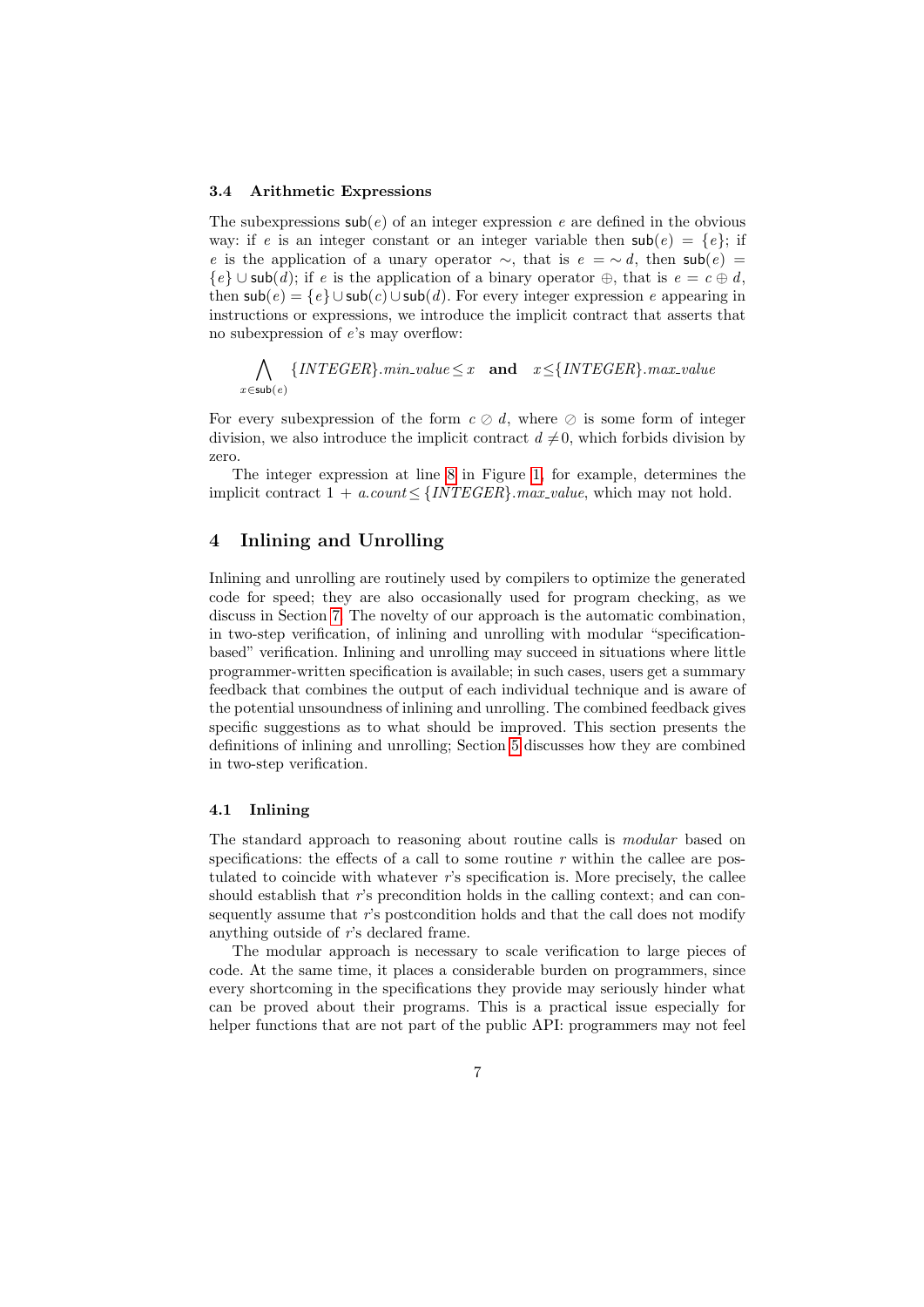compelled to provide accurate specifications—postconditions, in particular—for them because they need not be documented to clients; but they would still like to benefit from automated program checking. This is the case of routine swap in Figure [2,](#page-4-1) which is not specified but whose semantics is obvious to every competent programmer.

Inlining can help in these situations by replacing abstract reasoning based on specifications with concrete reasoning based on implementations whenever the former are insufficient or unsatisfactory. In particular, inlining is likely to be useful whenever the inlined routine has no postcondition, and hence its effects within the callee are undefined under modular reasoning. Of course, inlining has scalability limits; that is why we apply it in limited contexts and combine it with standard modular verification as we discuss in Section [5.](#page-8-0)

**Definition of inlining.** Consider a routine r of class C with arguments a, which we represent as:

r (*t*: 
$$
C
$$
;  $a$ ) require  $P_r$  modify  $F_r$  do  $B_r$  ensure  $Q_r$  end

For  $n \geq 0$ , the *n*-inlining indine $(A, n)$  of calls to r in a piece of code A is defined as A with every call  $u.r(b)$  on target u (possibly **Current**) with actual arguments b modified as follows:

$$
inline(u.r(b), n) =\n\begin{cases}\n\text{assert } P_r[u, b] \text{; have } F_r[u, b] \text{; assume } Q_r[u, b] & \text{if } n = 0 \\
\text{inline}(B_r[u, b], n - 1) & \text{if } n > 0\n\end{cases}
$$

Infining works recursively on calls to routines other than  $r$  and recursive calls to  $r$  in  $B_r$ ; non-call instructions are instead unchanged. 0-inlining coincides with the usual modular semantics of calls based on specifications. Otherwise, inlining replaces calls to r with  $B_r[u, b]$  (r's body applied to the actual target u and arguments b of the calls), recursively for as many times as the recursion depth  $n$ .

Since inlining discards the inlined routine's precondition, it may produce under- or over-approximations of the calls under modular semantics, respectively if the declared precondition is weaker or stronger than the body's weakest precondition.

For any  $n > 0$ , the *n*-inlining of *swap* in *two-way-sort*'s body (Figure [2\)](#page-4-1) consists of replacing the call to swap at line [14](#page-4-2) with swap's body instantiated in the correct context, that is  $t := a[i]$ ;  $a[i] := a[j]$ ;  $a[j] := t$  with t a fresh local variable declared inside two way sort.

Inlining and dynamic dispatching. In programming languages with dynamic dispatching, the binding of routine bodies to routine calls occurs at runtime, based on the dynamic type of the call targets. This is not a problem for modular reasoning because it can rely on behavioral subtyping and the rule that routine redefinitions in descendants (overriding) may only weaken preconditions and strengthen postconditions. Inlining, instead, has to deal with dynamic dispatching explicitly: in general, verification using inlining of a routine r of class C is repeated for every overriding of r in  $C$ s descendants. This also requires to re-verify the system whenever new descendants of  $C$  are added, unless overriding  $r$  is eventually forbidden (frozen in Eiffel, final or private in Java, or sealed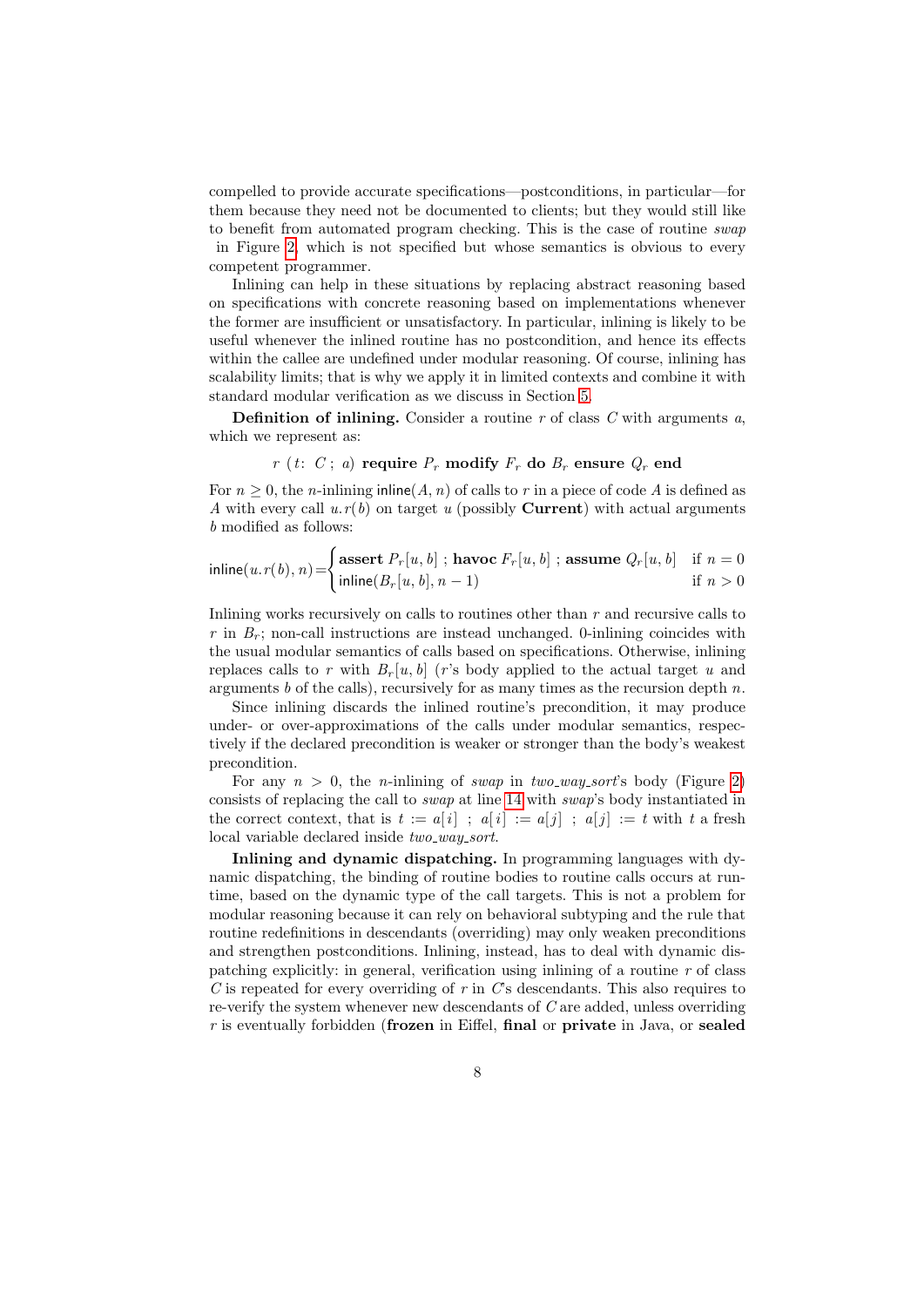in C#). These limitations are, however, not a problem in practice when we apply inlining not indiscriminately but only in limited contexts for small helper routines, and we combine its results with classic modular reasoning as we do in two-step verification.

### 4.2 Unrolling

The standard approach to modular reasoning also applies to loops based on their loop invariants: the effects of executing a loop on the state of the program after it are postulated to coincide with the loop invariant. The inductiveness of the invariant is established separately for a generic iteration of the loop, and so is the requirement that the invariant hold upon loop entry.

This reliance on expressive loop invariants is at odds with the aversion programmer typically have at writing them. This is not only a matter of habits, but also derives from the fact that loop invariants are often complex specification elements compared to pre- and postconditions [\[18\]](#page-19-1); and, unlike pre- and postconditions which constitute useful documentation for clients of the routine, loop invariants are considered merely a means to the end of proving a program correct. The loop of  $two\_way\_sort$  in Figure [2,](#page-4-1) for example, has a simple loop invariant that only bounds the values of the indexes i and  $j$ ; this prevents proving any complex postcondition.

Unrolling can help in these situations by evaluating the effects of a loop in terms of its concrete body rather than its invariant. This may help prove the postcondition when the invariant is too weak, showing that a certain number of repetitions of the body are sufficient to establish the postcondition. Furthermore, in the cases where we have a way to establish a bound on the number of loop iterations, unrolling precisely renders the implementation semantics. We will generalize these observations when discussing how unrolling is applied automatically in the context of two-step verification (Section [5\)](#page-8-0).

Definition of unrolling. Consider a generic annotated loop L:

#### until  $exit$  invariant  $I$  loop  $B$  variant  $V$  end

which repeats the body  $B$  until the exit condition *exit* holds, and is annotated with invariant I and variant V. For  $n \geq 0$ , the n-unrolling unroll $(L, n)$  of L is defined as:

unroll $(L, n)$  = (if not exit then B end)<sup>n</sup>

where the *n*th exponent denotes  $n$  repetitions. Since unrolling ignores the loop invariant, it may produce under- or over-approximations of the loop's modular semantics, respectively if the declared loop invariant is weaker or stronger than the body's weakest precondition.

### <span id="page-8-0"></span>5 Two-step Verification

We have introduced all the elements used in two-step verification; we can finally show how they are combined to produce improved user feedback.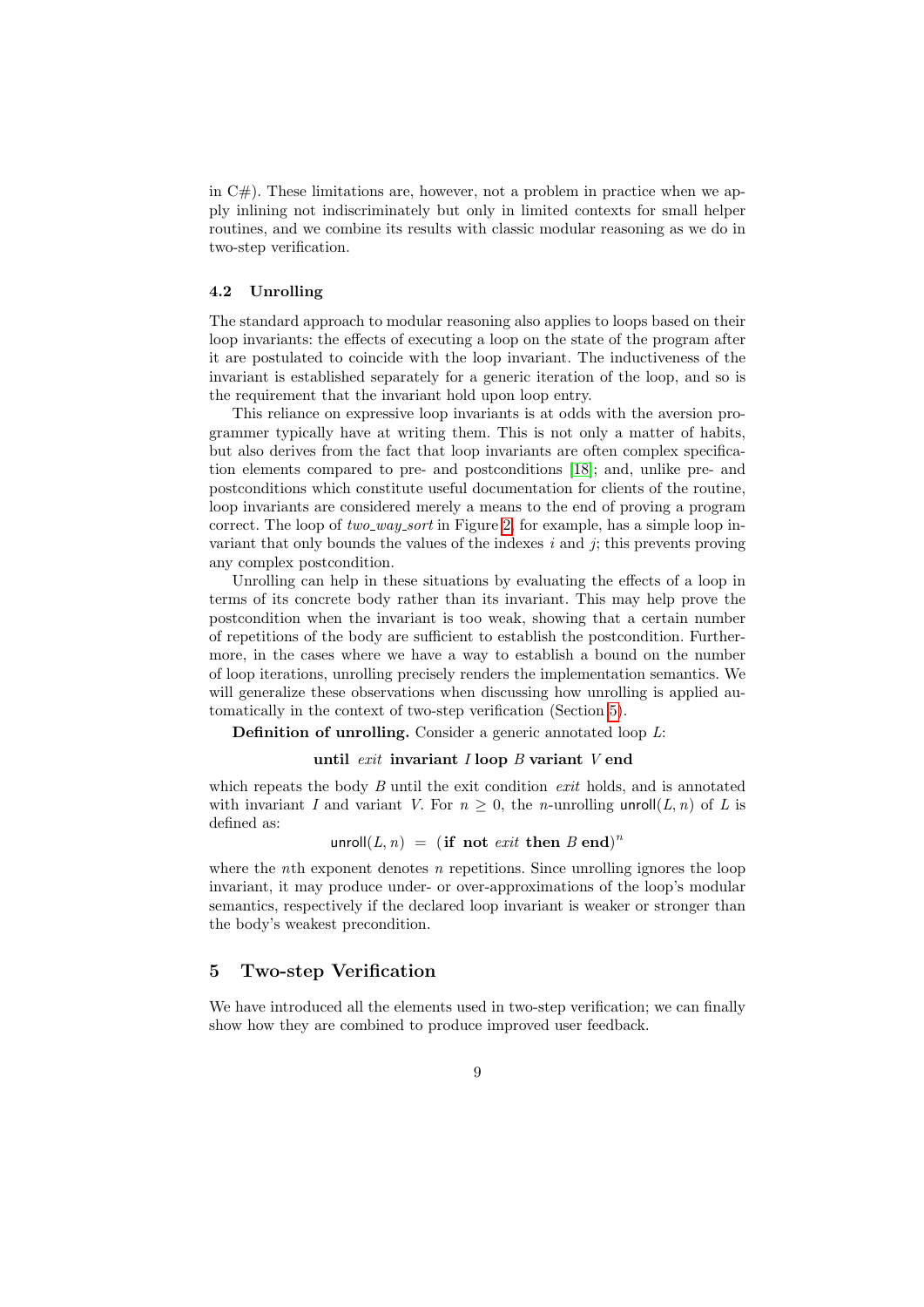Implicit contracts are simply added whenever appropriate and used to have early detection of errors violating them. In AutoProof, which translates Eiffel to Boogie to perform static proofs, implicit contracts are not added to the Eiffel code but are silently injected into the Boogie translation, so that the input code does not become polluted by many small assertions; users familiar with Eiffel's semantics are aware of them without explicitly writing them down. Errors consisting of violations to implicit contracts reference back the original statements in Eiffel code from which they originated, so that the error report is understandable without looking at the Boogie translation.

Whenever the verifiers checks a routine that contains routine calls, two-step verification applies inlining as described in Section [5.1.](#page-9-0) Whenever it checks a routine that contains loops, two-step verification applies unrolling as described in Section [5.2.](#page-11-0) The application of the two steps is completely automatic, and is combined for routines that includes both calls and loops; users only get a final improved error report in the form of suggestions that narrow down the possible causes of failed verification more precisely than in standard approaches. Section [5.4](#page-13-0) briefly illustrates two-step verification on the running example of Section [2.](#page-2-2)

#### <span id="page-9-0"></span>5.1 With Inlining

Consider a generic routine r with precondition  $P_r$  and postcondition  $Q_r$ , whose body  $B_r$  contains a call  $t \cdot s(a)$  to another routine s with precondition  $P_s$ , postcondition  $Q_s$  and body  $B_s$  (as shown in Figure [3\)](#page-10-0). Two-step verification runs two verification attempts on  $r$ :

- 1. **Modular verification:** The first step of two-step verification for  $r$  follows the standard modular verification approach: it tries to verify that  $r$  is correct with respect to its specification, using s's specification only to reason about the call to s; and then it separately tries to verify s against its own specification.
- 2. Inlined verification: The second step of two-step verification for  $r$  replaces the call to s in r with indine $(t,s(a), n)$ , for some  $n > 0$  picked as explained in Section [5.3,](#page-12-0) and then verifies  $r$  with this inlining.

<span id="page-9-1"></span>

|                                                                       | step 1: modular | step 2: inlined |                                   |  |  |  |  |
|-----------------------------------------------------------------------|-----------------|-----------------|-----------------------------------|--|--|--|--|
| VERIFY r                                                              | VERIFY S        | VERIFY r        | <b>SUGGESTION</b>                 |  |  |  |  |
| $P_s$ fails                                                           | success         | success         | weaken $P_s$ or use inlined s     |  |  |  |  |
| $Q_r$ fails                                                           | success         | success         | strengthen $Q_s$ or use inlined s |  |  |  |  |
| success                                                               | $Q_s$ fails     | success         | strengthen $P_s$ or weaken $Q_s$  |  |  |  |  |
| Table 1. Two-step verification with inlining: summary of suggestions. |                 |                 |                                   |  |  |  |  |

Each of the two steps may fail or succeed. According to the combined outcome, we report a different suggestion to users, as summarized in Table [1.](#page-9-1)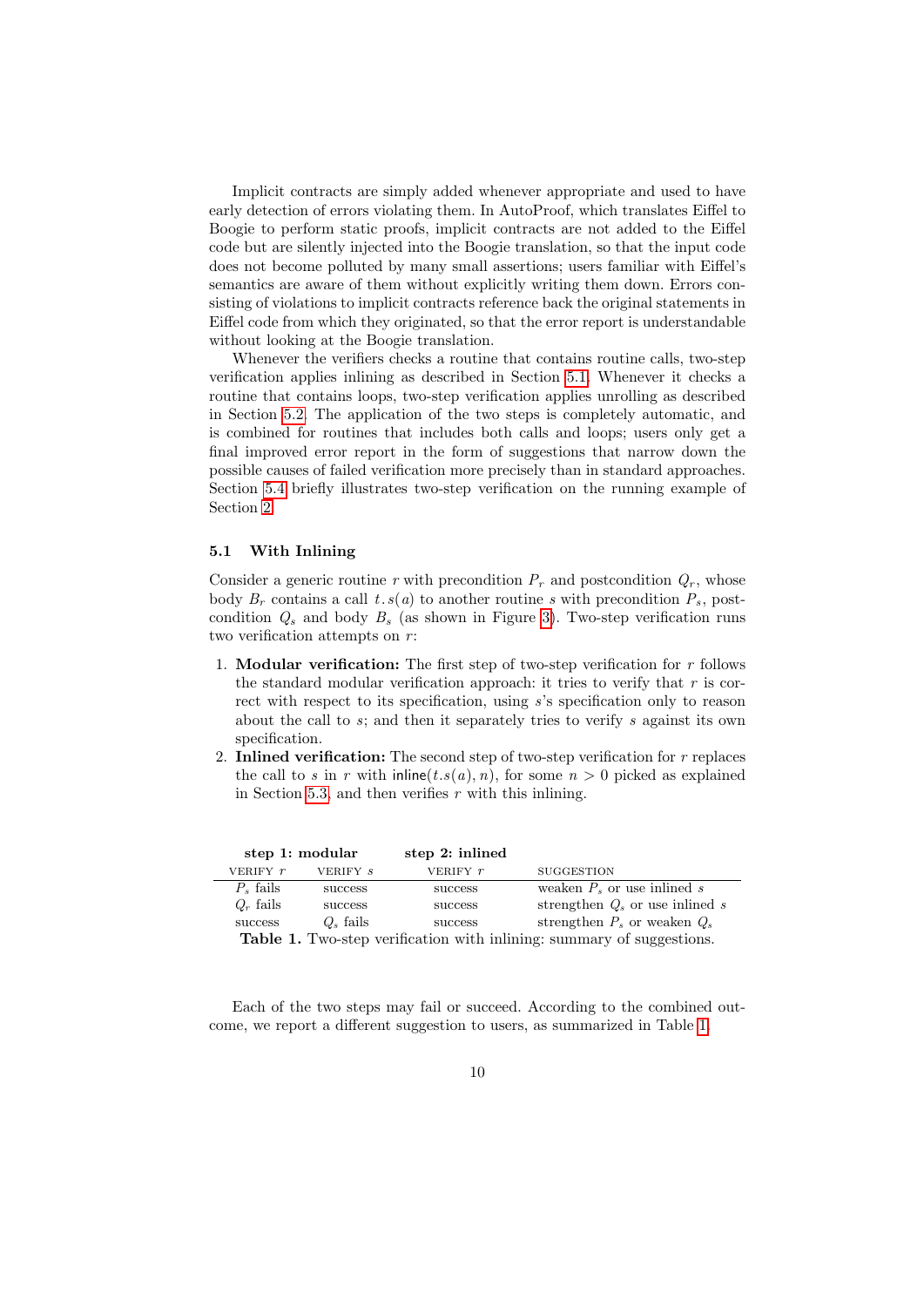

<span id="page-10-0"></span>Fig. 3. A routine  $r$  calling another routine  $s$ ; and a routine  $q$  with a loop.

Precondition fails. If modular verification (first step) fails to establish that s's precondition  $P_s$  holds right before the call, but both modular verification of  $s$  and inlined verification (second step) of  $r$  succeed, it means that  $s$ 's precondi-tion may be inadequate<sup>[1](#page-10-1)</sup> while its implementation is correct with respect to its specification and to the usage made within  $r$ . In this case, there are two options: if s is a helper function used only in  $r$  or anyway in limited contexts, we may as well drop s's specification and just use it inlined wherever needed during verification. In more general cases, we should try to *weaken*  $P_s$  in a way that better characterizes the actual requirements of how s is used.

**Postcondition fails.** If modular verification fails to establish that  $r$ 's postcondition  $Q_r$  holds when  $B_r$  terminates, but both modular verification of s and inlined verification of  $r$  succeed, it means that  $s$ 's postcondition fails to characterize r's requirements while  $s$ 's implementation is correct with respect to its specification. As in the previous case, there are two options: we may drop s's specification and just use it inlined; or we should try to *strengthen*  $Q_s$  in a way that better characterizes the actual expectations of  $r$  on  $s$ . A similar scheme applies not just to failed postconditions  $Q_r$  but whenever modular verification fails to verify intermediate assertions occurring on paths after the call to  $s$  in  $r$ .

**Local proof fails.** If modular verification fails to establish that  $s$ 's postcondition  $Q_s$  holds when  $B_s$  terminates, but both modular verification of r and inlined verification of  $r$  succeed, it means that  $s$ 's specification cannot be proved consistent with its implementation, while the latter is correct with respect to the usage made within r. The suggestion is to change s specification in a way that still accommodates its usage within  $r$  and can be verified: strengthen the precondition  $P_s$ , weaken the postcondition  $P_s$ , or both. With this information, there is no way to decide if the problem is with the pre- or postcondition, but

<span id="page-10-1"></span> $1$  As with all failed static verification attempts, we cannot exclude that failure is simply due to limitations of the theorem prover.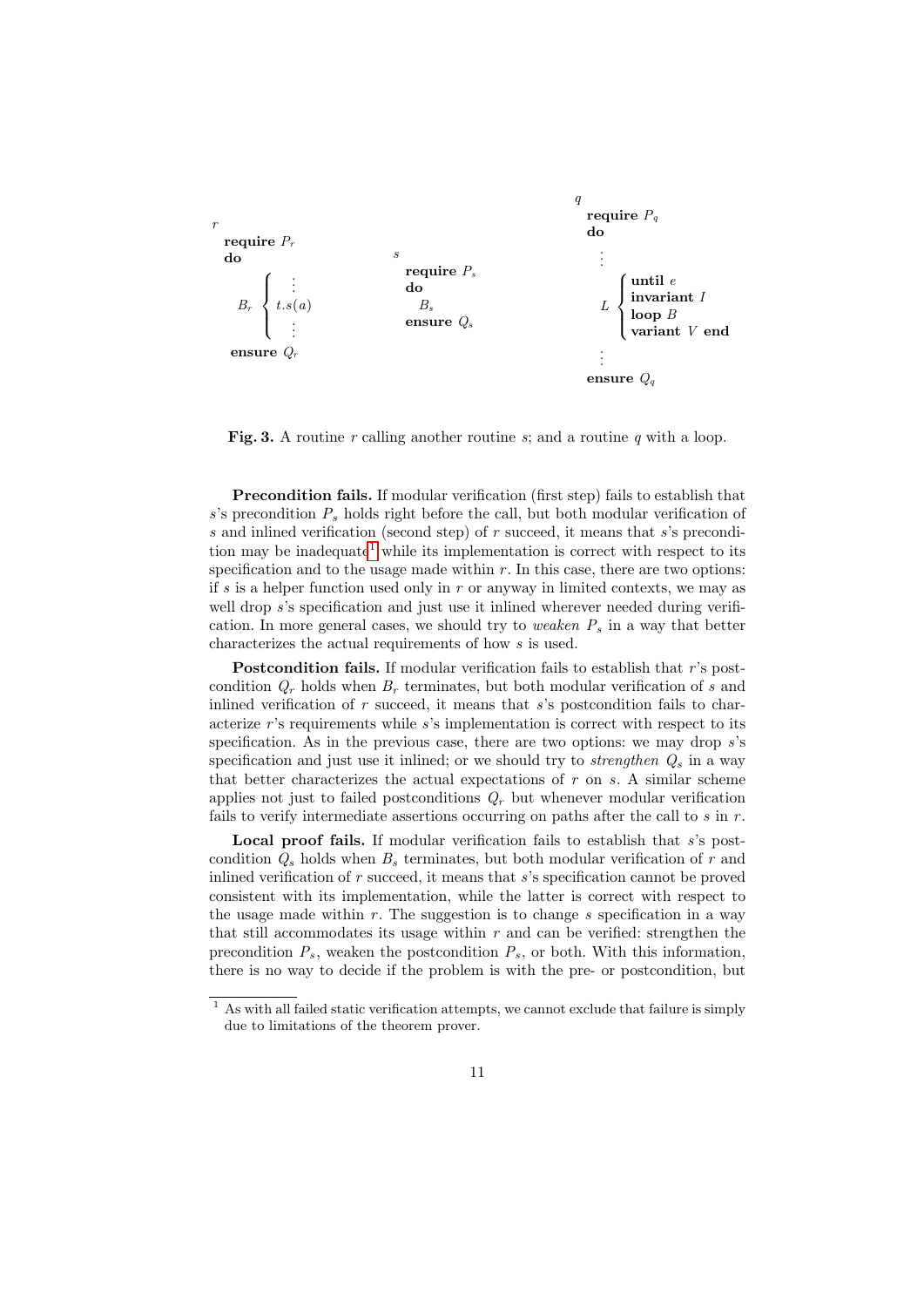we can always try to modify either one and run verification again to see if the suggestion changes.

In the remaining cases, two-step verification is inconclusive in the sense that it gives the same feedback as modular verification alone. In particular, when the second step fails it is of no help to determine whether the problem is in the specification or the implementation. If, for example, both modular and inlined verification of r fail to establish the postcondition  $Q_r$ , but modular verification of s succeeds, we cannot conclude that s's implementation is wrong because it does not achieve  $Q_r$ : it may as well be that r's implementation is wrong, or r's postcondition is unreasonable; which is exactly the information carried by a failed modular verification attempt.

Also notice that inlined verification cannot fail when modular verification fully succeeds: if s's implementation satisfies its specification, and that specification is sufficient to prove  $r$  correct, then the semantics of  $s$  within  $r$  is sufficient to prove the latter correct. Therefore, we need not run the second step when the first one is successful.[2](#page-11-1)

### <span id="page-11-0"></span>5.2 With Unrolling

Consider a generic routine q with precondition  $P_q$  and postcondition  $Q_q$ , whose body  $B_q$  contains a loop L with exit condition e, invariant I, variant V, and body B (as shown in Figure [3\)](#page-10-0). Two-step verification runs two verification attempts on  $r$ :

- 1. **Modular verification:** The first step of two-step verification for  $r$  follows the standard modular verification approach: it tries to verify that  $r$  is correct with respect to its specification, using the loop invariant  $I$  only to reason about the effect of  $L$  within  $r$ ; and then it separately tries to verify that  $I$  is a correct inductive loop invariant (that is, it holds on entry and is maintained by iterations of the loop).
- 2. Unrolled verification: The second step of two-step verification for  $r$  replaces the loop L in r with  $unroll(L, n)$ , for some  $n > 0$  picked as explained in Section [5.3,](#page-12-0) and then verifies  $r$  with this unrolling and the additional assertion assert  $V \leq n$ , evaluated upon loop entry, that the loop executes at most  $n \times 3$  $n \times 3$

Each of the two steps may fail or succeed. According to the combined outcome, we report a different suggestion to users, as summarized in Table [2.](#page-12-1)

Postcondition fails. Suppose that modular verification (first step) fails to establish that r's postcondition  $Q_q$  holds when  $B_q$  terminates, but unrolled

<span id="page-11-1"></span><sup>2</sup> Again, exceptions might occur due to shortcomings of the theorem prover used by the modular verifier, which might be able to prove a set of verification conditions but fail on a syntactically different but semantically equivalent set due to heuristics or limitations of the implementation. These are, however, orthogonal concerns.

<span id="page-11-2"></span><sup>&</sup>lt;sup>3</sup> If a variant is not available or cannot be verified to be a valid variant, we proceed as if the assertion did not hold.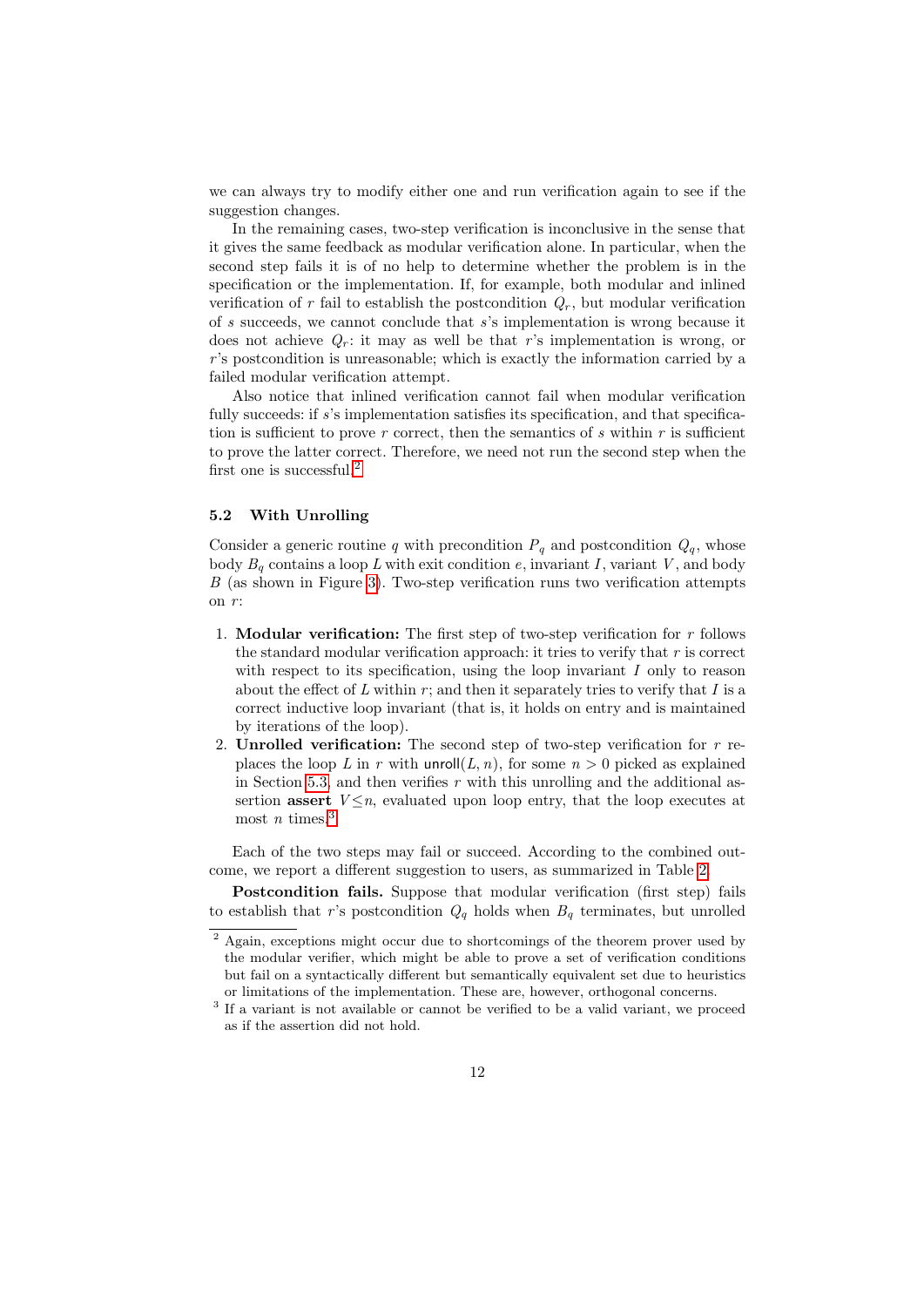| step 1: modular       |                   | step 2: unrolled |                                                                               |
|-----------------------|-------------------|------------------|-------------------------------------------------------------------------------|
| VERIFY r              | assert $V \leq n$ | VERIFY $r$       | <b>SUGGESTION</b>                                                             |
| $Q_q$ fails           | success           | success          | use inlined $L$                                                               |
| $Q_q$ fails           | fail              | success          | strengthen $I$ to generalize                                                  |
| I fails inductiveness | success           | success          | use inlined $L$                                                               |
| I fails inductiveness | fail              | success          | change $I$ to generalize                                                      |
|                       |                   |                  | <b>Table 2.</b> Two-step verification with unrolling: summary of suggestions. |

<span id="page-12-1"></span>verification (second step) of r succeeds. The suggestion in this case depends on whether the prover can also establish the intermediate assertion **assert**  $V \leq n$ . If it does,  $n$  is a finite upper bound on the number of loop iterations in every execution. Thus, the loop implementation is correct but the loop invariant  $I$  is inadequate to prove the postcondition; we may as well drop the invariant  $I$  and just use the exhaustively unrolled loop during verification. In the more general case where the assertion  $V \leq n$  fails, the successful unrolled proof shows that the loop body works with a finite number of iterations, and hence it is likely correct; we may then try to strengthen the invariant  $I$  in a way that captures a generic number of loop iterations and is sufficiently strong to establish  $Q_q$ . A similar scheme applies not just to failed postconditions  $Q_q$  but whenever modular verification fails to verify intermediate assertions occurring on paths after the loop  $L$  in  $q$ .

Invariant fails. Suppose that modular verification fails to establish that I is inductive, but unrolled verification of  $r$  succeeds. The suggestion depends on whether the prover can also establish the intermediate assertion **assert**  $V \leq n$ . If it does, the loop implementation is correct but the loop invariant  $I$  is inadequate; we may as well drop the invariant  $I$  and just use the exhaustively unrolled loop during verification. In the more general case where the assertion  $V \leq n$  fails, the successful unrolled proof shows that the loop body works with a finite number of iterations, and hence it is likely correct; we may then try to change the invariant I in a way that captures a generic number of loop iterations and is sufficiently strong to establish  $Q_q$ . With this information, there is no way to decide if the invariant should be strengthened or weakened, but we can always try either one and run verification again.

In the remaining cases, two-step verification gives the same feedback as modular verification alone. And, as for inlining, we need not run the second step (unrolled verification) when modular verification is completely successful.

### <span id="page-12-0"></span>5.3 Bounds for Nesting and Loops

The application of inlining and unrolling requires a parameter  $n$ : the maximum depth of nested calls in the former case; and the number of explicit iterations of the loop in the latter. The choice of  $n$  is more subtle for unrolling—where it should represent a number of iterations sufficient to make the second step of verification succeed—than for inlining—where it becomes relevant only in the presence of nested calls or recursion.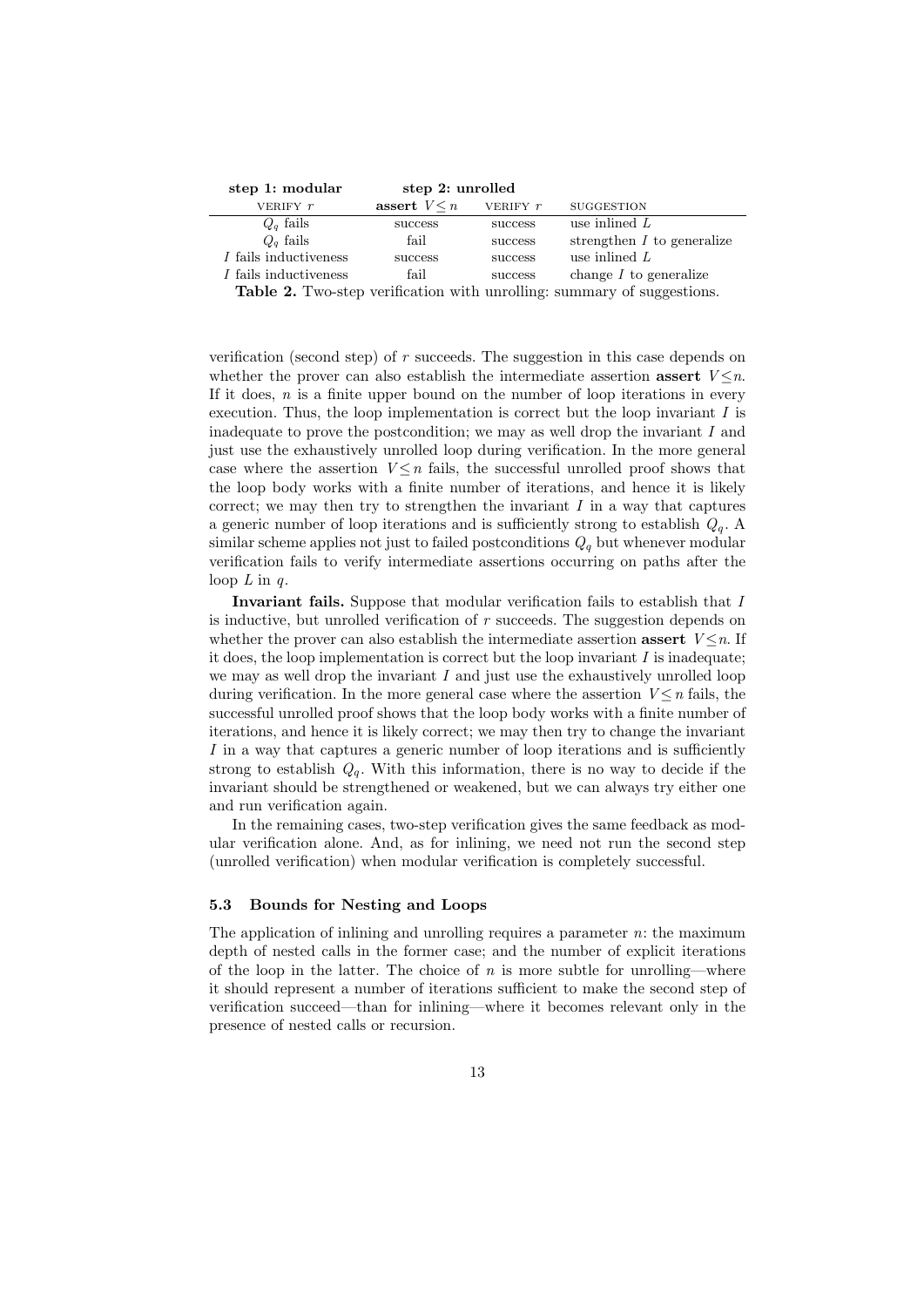In our implementation, we use simple heuristics to pick values for  $n$  that are "feasible", that is do not incur combinatorial explosion. In the case of inlining, we get a crude estimate of the size of the inlined program as follows. For a routine p, let  $\pi_p$  denote the total number of simple paths in p from entry to exit. If p has size  $|p|$  (measured in number of instructions) and includes m calls to routines  $r_1, \ldots, r_m$ , we recursively define  $||p||_n$  as:  $|p|$  if  $n = 0, |p| + \pi_p(||r_1||_{n-1} + \cdots +$  $||r_m||_{n-1}$  if  $n > 0$ . Inlining in p uses an n such that  $||p||_n \leq 10^4$ .

In the case of unrolling a loop within routine  $q$ , our implementation does some simple static analysis to determine if the calling context of  $q$  or  $q$ 's precondition suggest a finite bound of the loop (in practice, this is restricted to loops over arrays that are declared statically or with a constant upper bound in the precondition). In such cases,  $n$  is simply the inferred bound. Otherwise, we roughly estimate the size of an unrolled loop L as  $n|L|$ , where |L| is the size of L in number of instructions; unrolling L uses an n such that  $n|L| \leq 10^3$ .

In many practical cases (in the absence of recursion or deeply nested calls), very small n's (such as  $1 \leq n \leq 5$ ) are sufficient to produce a meaningful results in two-step verification.

### <span id="page-13-0"></span>5.4 Examples

Let us demonstrate how two-step verification works on the running examples introduced in Section [2.](#page-2-2) Figure [4](#page-13-1) shows two clients of routine  $two\_way\_sort$  (Fig-ure [2\)](#page-4-1). Routine *client\_1* calls two\_way\_sort on an empty array, which is forbidden by its precondition. Normally, this would be blamed on  $client_1$ ; with two-step verification, however, the second verification attempt inlines  $two\_way\_sort$  within  $client\_1$  and successfully verifies it. This suggests that  $client\_1$  is not to blame, because two way sort's precondition is unnecessarily strong (first case in Table [1\)](#page-9-1), which is exactly what AutoProof will suggest in this case as shown in Figure [5.](#page-14-1) In fact, the sorting implementation also works on empty arrays, where it simply does not do anything.

|                | $client_1$                    |    | $client_2$                      |
|----------------|-------------------------------|----|---------------------------------|
|                |                               |    | local $a: ARRAY [BOOLEAN]$      |
| $2^{\circ}$    | local $a: ARRAY$ [BOOLEAN]    |    | do                              |
| 3              | do                            | 10 | $a :=$ True, False, False, True |
|                | 4 $a := [$   $--$ empty array |    |                                 |
| 5 <sup>5</sup> | $two\_way\_sort(a)$           | 11 | $two\_way\_sort(a)$             |
| 6              |                               | 12 | assert $a[1]$ = False           |
|                | end                           | 13 | end                             |

<span id="page-13-1"></span>Fig. 4. Clients of two\_way\_sort.

Routine *client 2* calls two way sort on a four-element array and checks that its first element is False after the call. Modular verification cannot prove this assertion: two way sort has no postcondition, and hence its effects within  $client_2$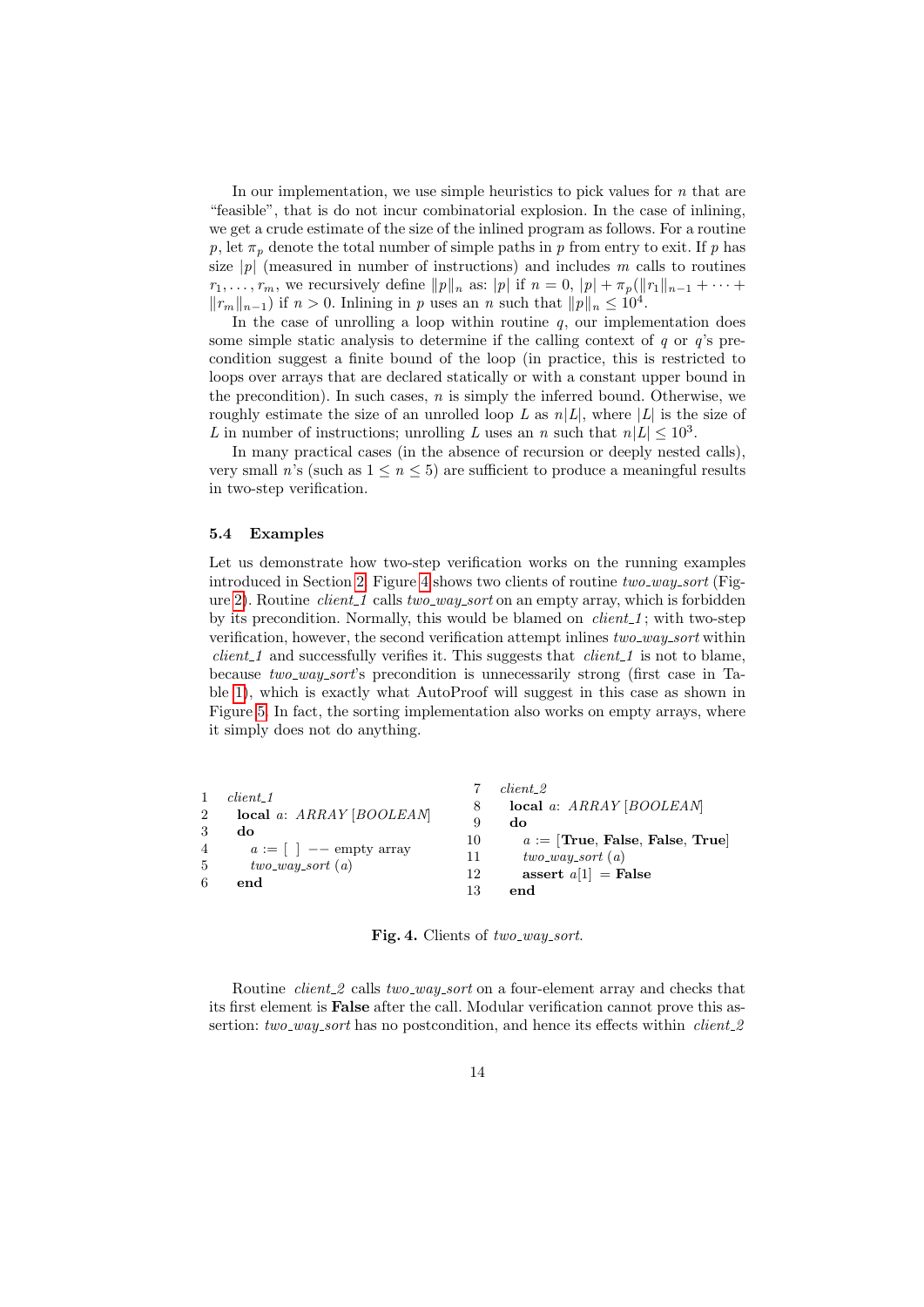| AutoProof |             |                                            | ዛ □ ⊠∣                                                                                                                                                 |  |  |  |  |  |  |
|-----------|-------------|--------------------------------------------|--------------------------------------------------------------------------------------------------------------------------------------------------------|--|--|--|--|--|--|
|           |             | Prove - 3 Successful <b>&amp;</b> 0 Failed | <b>Filter:</b>                                                                                                                                         |  |  |  |  |  |  |
|           | Class       | Feature                                    | Information                                                                                                                                            |  |  |  |  |  |  |
|           | $E-V$ DEMO  | client1                                    | Verification successful after inlining. (see original error)                                                                                           |  |  |  |  |  |  |
|           |             |                                            | You might need to weaken the precondition.                                                                                                             |  |  |  |  |  |  |
|           |             |                                            | Precondition count_positive may fail on call to two_way_sort.<br>Location: DEMO.client1:13<br>Feature called: DEMO.two way sort<br>Tag: count positive |  |  |  |  |  |  |
|           | <b>DEMO</b> | client <sub>2</sub>                        | Verification successful after inlining. (see original error)                                                                                           |  |  |  |  |  |  |

<span id="page-14-1"></span>Fig. 5. AutoProof showing feedback of two-step verification.

are undefined. The second verification attempt inlines two way sort and unrolls the loop four times (since it notices that the call is on a four-element array); this proves that the first array element is False after the call (first line in Table [2\)](#page-12-1). In all, two way sort is not to blame because its implementation works correctly for  $client\_2$ . As summarized in the second line of Table [1,](#page-9-1) the user can either just be happy with the result or endeavor to write down a suitable postcondition for two way sort so that the correctness proof can be generalized to arrays of arbitrary length.

Suppose we provide a postcondition that specifies sortedness: using Eiffel's syntax, across 1..(a.count−1) as k all  $(a[k] = a[k+1])$  or  $(a[k] \neq a[k+1]$  and  $a[k] =$ **False**). Modular verification of *two way sort* fails to prove this postcondition because the loop invariant at line [7](#page-4-3) does not say anything about the array content. Two-step verification makes a second attempt where it unrolls the loop a finite number of times, say 5, and inlines swap. The situation is in the second entry of Table [2:](#page-12-1) we cannot verify that the arbitrary bound of five iterations generally holds (that is  $j - i + 1 \leq 5$  holds before the loop), but the success of unrolling in this limited case suggests that  $two\_way\_sort$ 's implementation is correct. If we want to get to a general proof, we should improve the loop invariant, and this is precisely the suggestion that two-step verification brings forward.

## <span id="page-14-0"></span>6 Evaluation

The examples of the previous sections have demonstrated the kind of feedback two-step verification provides. This section contains a preliminary evaluation of the scalability two-step verifications.

Table [3](#page-15-0) lists the example programs. The first labeled column after the program name contains the size of the implementation (not counting specification elements) in lines of code. The rest of the table is split in two parts: the first one contains data about two-step verification; the second one the same data about modular verification. The data reported includes: the amount of specification necessary to successfully verify the example (number of annotations, split into preconditions  $P$ , postconditions  $Q$ , invariants  $I$  (loop invariants in examples 1–5; class invariants in examples  $6-8$ ), and intermediate assertions A); the size (in lines) of the Boogie code generated by AutoProof; and the time in seconds.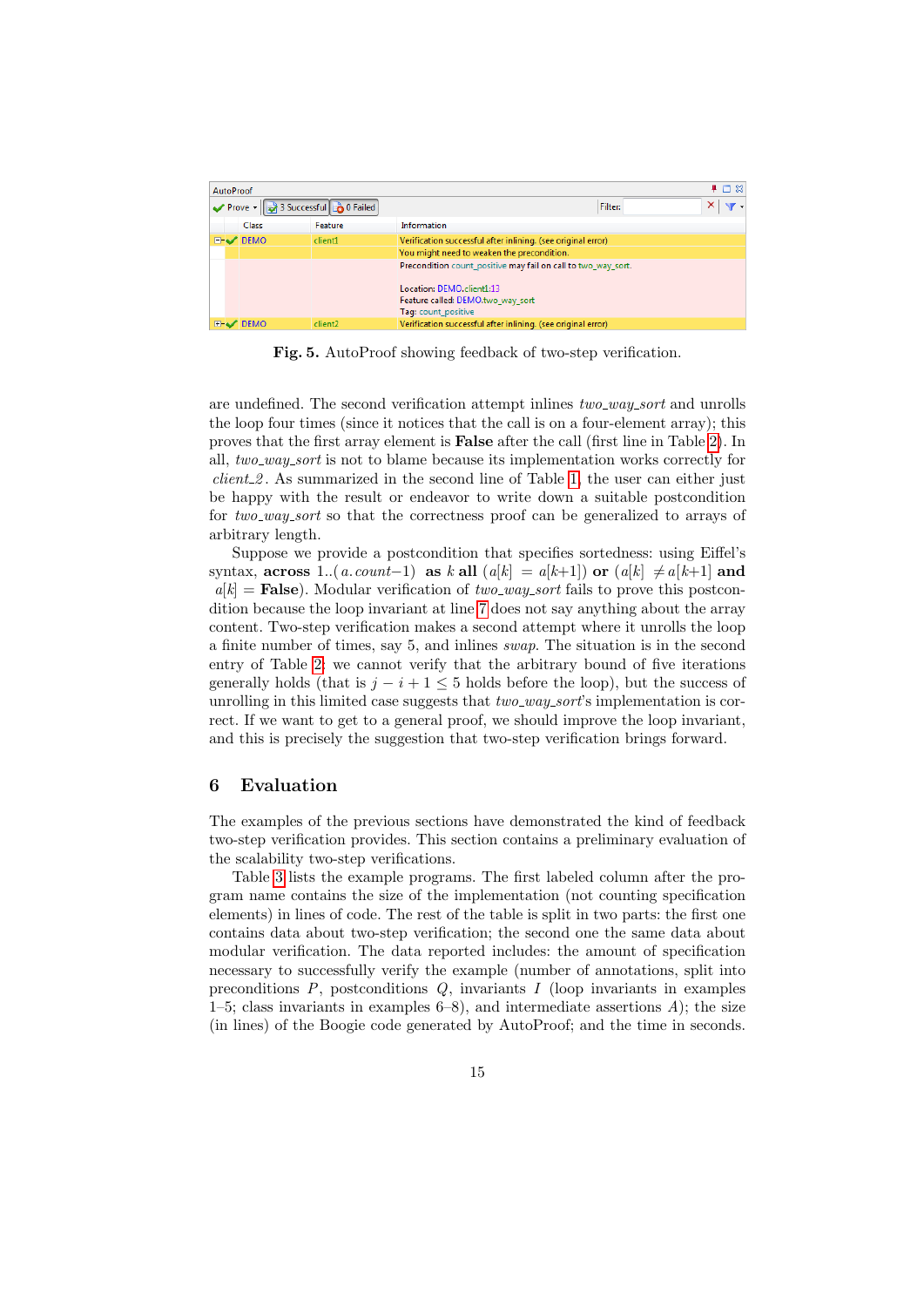|                          |      | TWO-STEP                    |                            |                  | <b>MODULAR</b> |       |                |                                        |                  |                    |          |
|--------------------------|------|-----------------------------|----------------------------|------------------|----------------|-------|----------------|----------------------------------------|------------------|--------------------|----------|
|                          | code | $\boldsymbol{P}$            | Q<br>spec                  | $\boldsymbol{A}$ | Boogie time    |       | $\overline{P}$ | I<br>Q<br>spec                         | $\boldsymbol{A}$ | <i>Boogie time</i> |          |
| 1. Maximum               | 32   | 1                           | 3 0<br>4                   | $\overline{0}$   | 1541           | 2.06  | 1              | 3<br>$\overline{4}$<br>8               | $\theta$         | 712                | -1.05    |
| 2. Sum and Max           | 32   | 3                           | $\theta$<br>1<br>4         | $\Omega$         | 1619           | 2.18  | 3              | 5<br>9                                 | $\Omega$         | 720                | 1.04     |
| 3. Two-way Sort          | 44   | $\mathcal{D}_{\mathcal{L}}$ | 1 0<br>3                   | $\overline{0}$   | 1803           | 2.35  | $\overline{2}$ | 5<br>8                                 | $\theta$         | 742                | 1.06     |
| 4. Dutch Flag            | 45   | $\overline{2}$              | $1\quad0$<br>3             | $\Omega$         | 1955           | 2.94  | $\overline{2}$ | 1 10<br>13                             | $\Omega$         | 786                | 1.14     |
| 5. Longest common prefix | 30   | 3                           | 4 0                        | $\overline{0}$   | 1585           | 2.10  | 3              | $\overline{7}$<br>$\overline{4}$<br>14 | $\Omega$         |                    | 730 1.05 |
| 6. Priority queue        | 119  | $\Omega$                    | 0 <sub>0</sub><br>7        | $\overline{7}$   | 2896           | 3.35  |                | 5 13<br>5<br>30                        | $\overline{7}$   | 1088               | 1.56     |
| 7. Dequeue               | 127  | $\Omega$                    | $\Omega$<br>$\Omega$<br>11 | 11               | 1856           | 2.51  | 7              | 18<br>40                               | 4 1 1            | 1230               | 1.59     |
| 8. Binary Search         | 48   | $\Omega$                    | 0 <sub>0</sub>             | 1                | 2479           | 3.21  | $\overline{2}$ | 3<br>$\overline{0}$<br>6               | 1                | 672                | 0.99     |
| Total                    | 477  |                             | 11 10 0 19<br>40           |                  | 15734          | 20.70 |                | 25 44 40 19<br>128                     |                  | 6680               | 9.48     |

<span id="page-15-0"></span>Table 3. Comparison of two-step and modular verification on selected examples.

Two-step verification includes modular verification as first step, but normally requires less specification to be successful; correspondingly, the Boogie code and the time in the first part of the table sum up both steps.

The examples include: (1) finding the maximum in an array, from the COST 2011 verification competition [\[6\]](#page-18-5); (2) computing maximum and sum of the elements in an array, from the VSTTE 2010 verification competition [\[22\]](#page-19-17); (3) the two-way sort algorithm of Section [2,](#page-2-2) from the VSTTE 2012 verification competition [\[16\]](#page-19-14); (4) Dikstra's Dutch national flag algorithm [\[13\]](#page-19-18); (5) computing the longest common prefix of two sequences, from the FM 2012 verification competition [\[19\]](#page-19-19); (6) a priority queue implementation, from Tinelli's verification course  $[32]$ ;  $(7)$  a double-ended queue  $[23, \text{Vol. 1, Sec. 2.2.1}]$  $[23, \text{Vol. 1, Sec. 2.2.1}]$ ; and  $(8)$  the binary search algorithm of Section [2,](#page-2-2) from the software verification benchmarks [\[1\]](#page-18-3).

In the experiments with the algorithms 1–5, two-step verification succeeds with loop unrolling of depth  $n = 6$ , which corresponds to input arrays of the same length. The outcome suggests either to use the unrolled loop, for inputs of bounded length; or to write a suitable loop invariant. A correct loop invariant is necessary for modular verification alone to succeed, in which case the proof generalizes to arrays of arbitrary length. We prove the following postconditions: (1) the output is the array maximum; (2) the output sum is less than or equal to the output maximum times the array length; (3) sortedness of the output, as formalized in Section [5.4;](#page-13-0) (4) the output is partitioned in the three flag colors; (5) the output is the longest common prefix of the input array.

In the experiments 6–8 we verify *clients* of the queue, double-ended queue, and binary search, which call some routines and then formalize their expectations on the result with asserts after the call. The called routines have no specification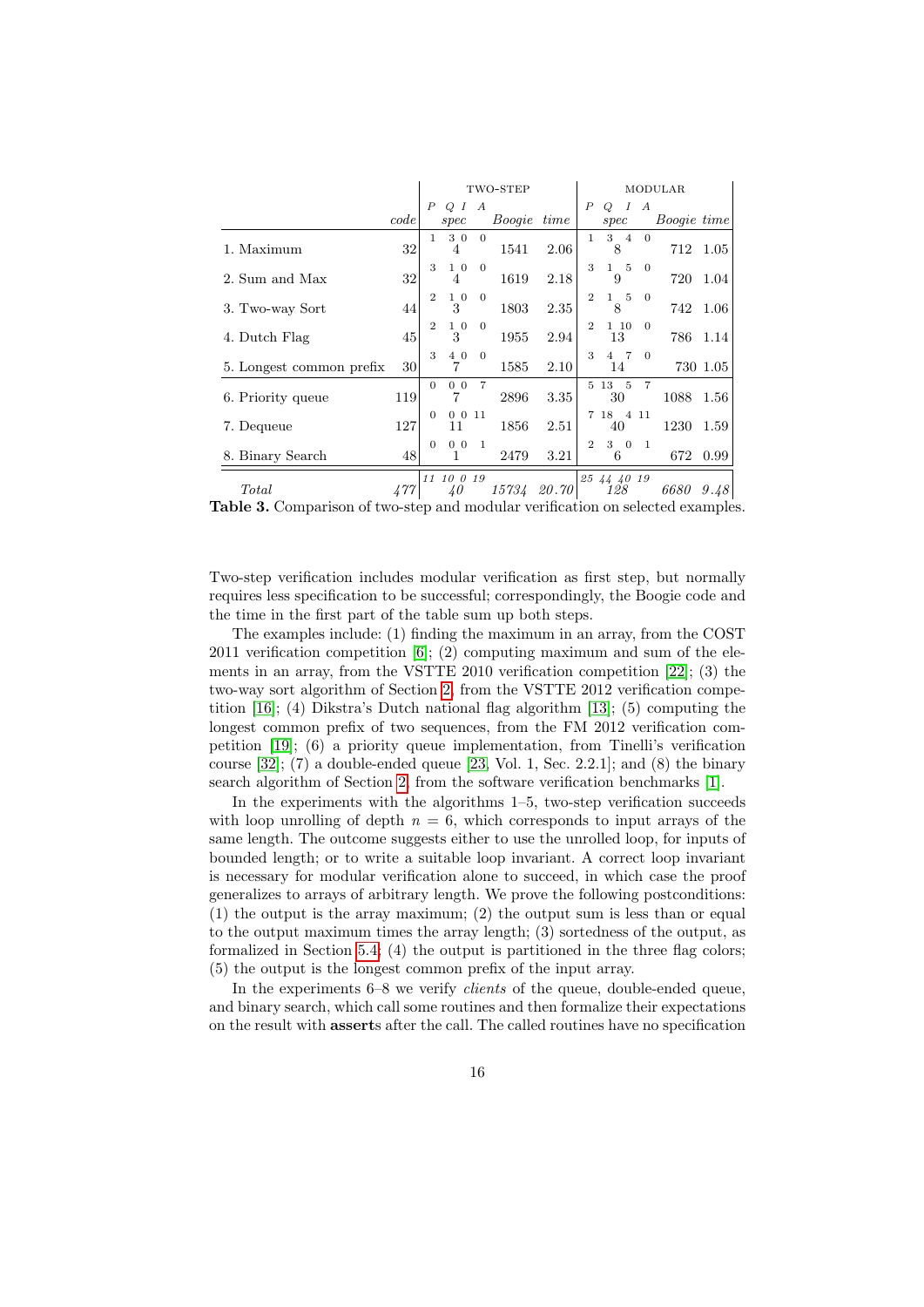(in particular, no postcondition); two-step verification verifies the clients using inlining of the callee, and suggests to add postconditions to generalize the proofs. The postconditions are necessary for modular verification alone to succeed.

The evaluation suggests that two-step verification can check the implementation even when little or no specification is given; its feedback may then help write the necessary specifications to generalize proofs for modular verification.

The runtime overhead of performing two verification steps instead of one is roughly linear in all examples; in fact, unrolling and inlining blow up mainly in the presence of recursion. To better assess how they scale, we have repeated two-step verification of examples 3 (using unrolling) and 6 (using inlining in the presence of recursion) for increasing value of the bound  $n$ . Table [4](#page-16-1) shows the results in terms of size of the generated Boogie code (in lines) and time necessary to verify it (in seconds). Unrolling scales gracefully until about  $n = 10$ ; afterward, the time taken by Boogie to verify increases very quickly, even if the size of the Boogie code does not blow up. Inlining is more sensitive to the bound, since the size of the inlined code grows exponentially due to the conditional branch in binary search's body; the time is acceptable until about  $n = 7$ . Notice that the heuristics for the choice of  $n$  discussed in Section [5.3](#page-12-0) would generate running times in the order of tens of seconds, thus enforcing a reasonable responsiveness.

|                                   |        | UNROLLING | <b>INLINING</b> |        |  |  |
|-----------------------------------|--------|-----------|-----------------|--------|--|--|
| $\int$ inlining/unrolling depth n | Boogie | time      | Boogie          | time   |  |  |
| 3                                 | 864    | 1.07      | 1201            | 1.44   |  |  |
| 4                                 | 937    | 1.13      | 1822            | 2.26   |  |  |
| 5                                 | 1010   | 1.21      | 3054            | 4.23   |  |  |
| 6                                 | 1083   | 1.32      | 5518            | 10.93  |  |  |
| 7                                 | 1156   | 1.52      | 10446           | 30.64  |  |  |
| 8                                 | 1229   | 2.03      | 20302           | 112.32 |  |  |
| 10                                | 1375   | 4.26      |                 |        |  |  |
| 13                                | 1594   | 37.52     |                 |        |  |  |
| 15                                | 1667   | 253.30    |                 |        |  |  |

<span id="page-16-1"></span>Table 4. Scalability of unrolling and inlining on examples 3 and 6 from Table [3.](#page-15-0)

## <span id="page-16-0"></span>7 Related Work

The steadily growing interest for techniques and tools that make verification more approachable indicates how some of the most glaring hurdles to the progress of formal methods lie in their applicability. Tools such as Dafny [\[27\]](#page-19-7),  $Spec \# [2]$  $Spec \# [2]$ , VCC [\[10\]](#page-18-6), ESC/Java2 [\[11](#page-19-9)[,20\]](#page-19-10), and Why3 [\[5\]](#page-18-7) define the state of the art in static program verification. Their approaches rely on accurate specifications, which are not easy to write and get right.

One way to ameliorate this situation is inferring specifications automatically using static [\[8,](#page-18-0)[24](#page-19-0)[,18\]](#page-19-1) or dynamic [\[14,](#page-19-2)[36,](#page-19-3)[35\]](#page-19-4) techniques. Specifications dynami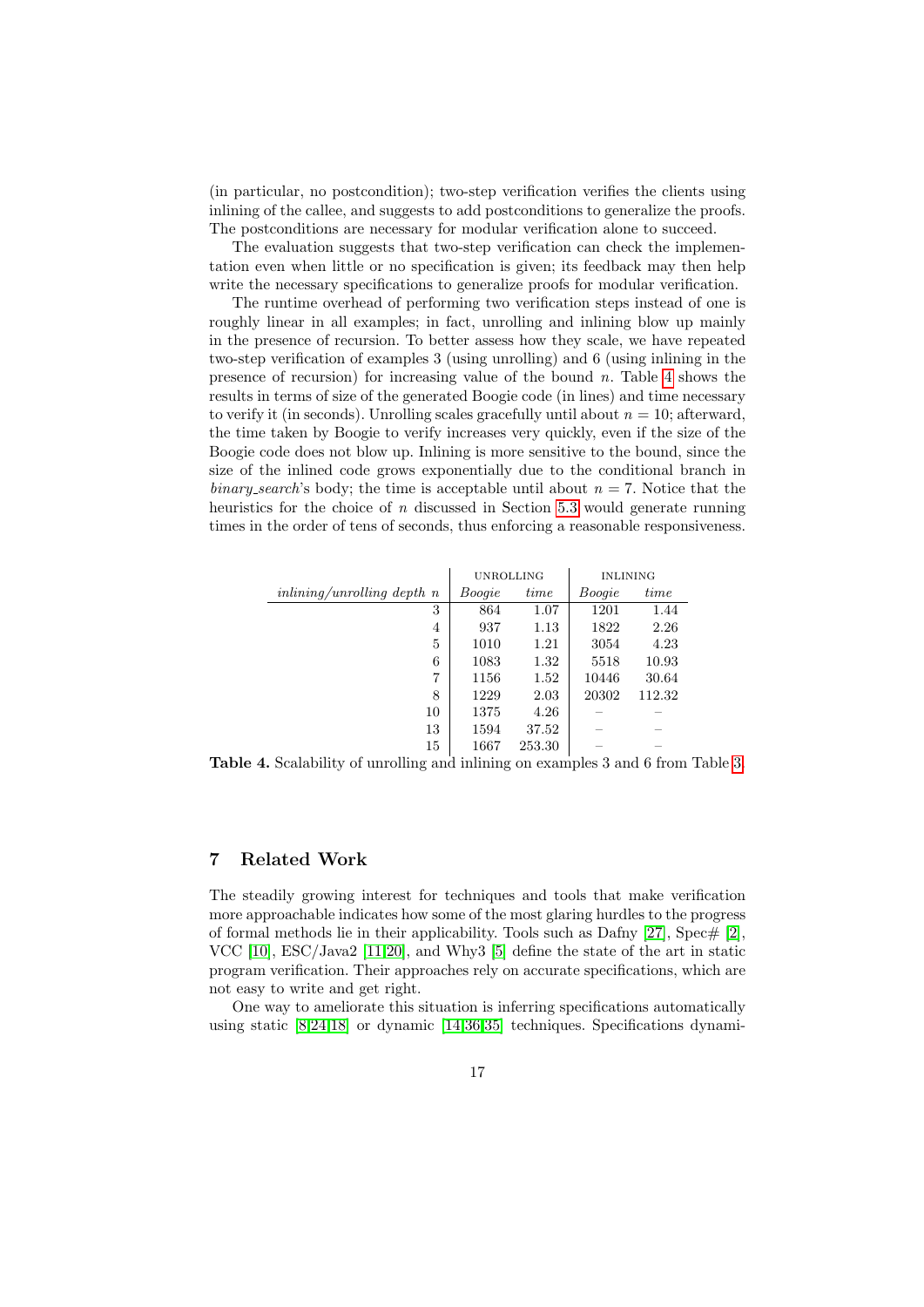cally inferred are based on a finite number of executions, and hence may be unsound; this makes them unsuitable for use in the context of static verification. Static techniques can infer sound specifications from the program text; these are useful to document existing implementations, to discover auxiliary assertions (such as loop invariants), or for comparison with specifications independently written, but proving an implementation correct against a specification inferred from it is mostly a vacuous exercise.

The simple implicit contracts that we use in our approach express wellformedness properties of the input program, which are tacitly assumed by programmers reasoning informally about it; therefore, there is no risk of circularity. Some static verifiers use mathematical integers or assume purity of specification functions to have well-formedness by construction; a risk is that, when they are applied to real programming languages, the corresponding semantic gap may leave some errors go unnoticed. ESC/Java2, for example, does not check for overflows [\[21\]](#page-19-21), nor if specification expressions are executable (for example, null-dereferencing could happen when evaluating a precondition). The Dafny verifier [\[27\]](#page-19-7) checks well-formedness of pre- and postconditions, and may consequently require users to add explicit contracts to satisfy well-formedness. Our implicit contracts are instead added and checked automatically, without requiring users to explicitly write them. In this sense, they are similar to approaches such as VCC [\[10\]](#page-18-6), which models the semantics of the C programming language as precisely as possible.

Besides inferring specifications, another approach to facilitate formal verification is combining complementary verification techniques. CEGAR modelchecking [\[3\]](#page-18-8), for example, uses model-checking exhaustive verification techniques on approximate program models, combined with a form of symbolic execution to determine whether the failed verification attempts are indicative of real implementation errors or only a figment of an imprecise abstraction. Tools such as DSD-Crasher [\[12\]](#page-19-22) and our EVE [\[33\]](#page-19-13) integrate testing and static checking to find when the errors reported by the latter are spurious. Collaborative verification [\[9\]](#page-18-9) is also based on the combination of testing and static verification, and on the explicit formalization of the restrictions of each tool used in the combination. Two-step verification also integrates the results of different techniques, with the main purpose of improving error reporting and reducing the number of annotations needed, rather than complementing the limitations of specific techniques.

The Spec# system includes a verification debugger [\[25\]](#page-19-23) to inspect error models when verification fails; more recently, an interpreter for Boogie programs [\[29\]](#page-19-24) can help find the sources of failed verification attempts. Debuggers for verification can be quite useful in practice, but achieve a lesser degree of automation than two-step verification, since users need to manually inspect and understand the error models using the debugger.

Inlining and unrolling are standard techniques in compiler construction. The Boogie verifier [\[26\]](#page-19-12) also supports inlining of procedures: through annotations, one can require to inline a procedure to a given depth using different sound or unsound definitions. Boogie also supports (unsound) loop unrolling on request.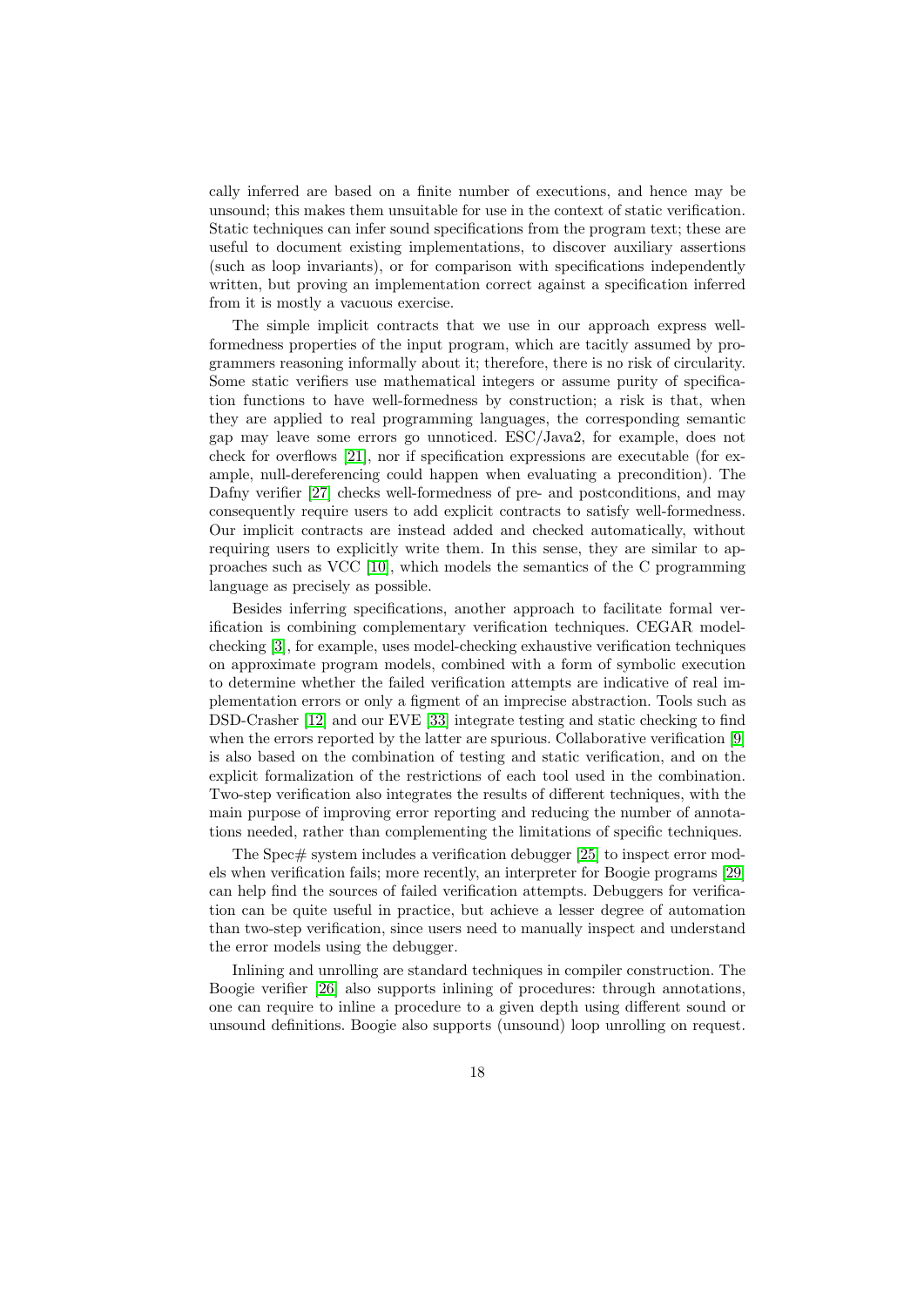AutoProof's current implementation of inlining and unrolling works at source code level, rather than using Boogie's similar features, to have greater flexibility in how inlining and unrolling are defined and used. Methods specified using the Java Modeling Language (JML) with the "helper" modifier [\[11\]](#page-19-9) are meant to be used privately; ESC/Java inlines calls to such methods [\[17\]](#page-19-8). ESC/Java also unrolls loops a fixed amount of times; users can choose between performing sound or unsound variants of the unrolling. In previous work [\[28\]](#page-19-25), we used unrolling and inlining to check the type correctness of JavaScript programs. In two-step verification, we use inlining and unrolling completely automatically: users need not be aware of them to benefit from an improved feedback that narrows down the sources of failed verification attempts.

## 8 Conclusions

This paper presented two-step verification, a technique that combines traditional static modular verification with techniques such as routine body inlining, loop unrolling, and implicit contracts. As we demonstrated through several example programs taken from past VSTTE verification competitions and other benchmark collections, two-step verification facilitates checking programs in the presence of incomplete or imprecise specifications: less specification is required, errors are found earlier, and failed verification attempts provide a more precise feedback as to what the causes of failure may be. Two-step verification is available as part of the Eiffel Verification Environment.

## References

- <span id="page-18-3"></span>1. B. Weide et al. Incremental benchmarks for software verification tools and techniques. In VSTTE. 2008.
- <span id="page-18-2"></span>2. M. Barnett, K. R. M. Leino, and W. Schulte. The Spec# programming system: An overview. In CASSIS, volume 3362 of LNCS, pages 49–69. Springer, 2004.
- <span id="page-18-8"></span>3. D. Beyer, T. A. Henzinger, R. Jhala, and R. Majumdar. The software model checker Blast. STTT, 9(5-6):505–525, 2007.
- <span id="page-18-4"></span>4. J. Bloch. <http://goo.gl/sWLty>, 2006.
- <span id="page-18-7"></span>5. F. Bobot, J.-C. Filliâtre, C. Marché, and A. Paskevich. Why3: Shepherd your herd of provers. In Boogie, pages 53–64, 2011.
- <span id="page-18-5"></span>6. T. Bormer et al. The COST IC0701 verification competition. In  $FoVeOos$ , LNCS. Springer, 2012.
- <span id="page-18-1"></span>7. P. Chalin. Are practitioners writing contracts? In RODIN Book, volume 4157 of LNCS, pages 100–113. Springer, 2006.
- <span id="page-18-0"></span>8. B.-Y. E. Chang and K. R. M. Leino. Inferring object invariants. ENTCS, 131:63– 74, 2005.
- <span id="page-18-9"></span>9. M. Christakis, P. Müller, and V. Wüstholz. Collaborative verification and testing with explicit assumptions. In FM, volume 7436 of LNCS, pages 132-146. Springer, 2012.
- <span id="page-18-6"></span>10. E. Cohen, M. Dahlweid, M. A. Hillebrand, D. Leinenbach, M. Moskal, T. Santen, W. Schulte, and S. Tobies. VCC: A practical system for verifying concurrent C. In TPHOLs, volume 5674 of LNCS, pages 23–42. Springer, 2009.